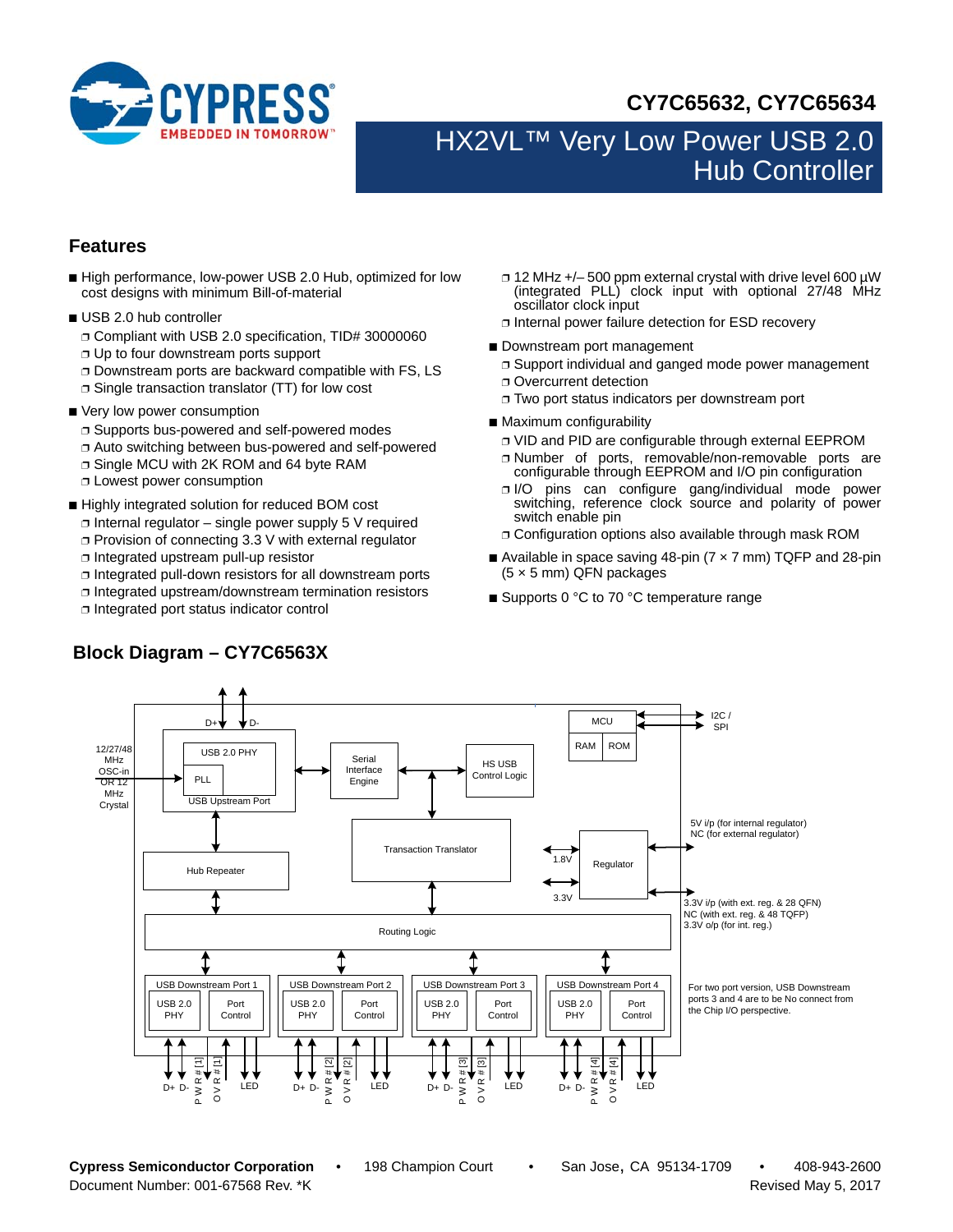

# <span id="page-1-0"></span>**More Information**

Cypress provides a wealth of data at [www.cypress.com](http://www.cypress.com) to help you to select the right HX2VL device for your design, and to help you to quickly and effectively integrate the device into your design. For a comprehensive list of resources, see the knowledge base article <http://www.cypress.com/?id=2411>.

- Overview: [USB Portfolio,](http://www.cypress.com/?id=167) [USB Roadmap](http://www.cypress.com/?rID=94780)
- [USB 2.0 Hub Controller Selectors:](http://www.cypress.com/?id=2411) [HX2LP,](http://www.cypress.com/?id=2411) [HX2VL](http://www.cypress.com/?id=3624)
- Application notes: Cypress offers a large number of USB application notes covering a broad range of topics, from basic to advanced level. Recommended application notes for getting started with HX2VL are:
	- ❐ [AN72332](http://www.cypress.com/?rID=54780) Guidelines on System Design using Cypress's USB 2.0 Hub (HX2VL)
	- ❐ [AN69235](http://www.cypress.com/?rID=52716) Migrating from HX2/HX2LP to HX2VL
- Reference Designs:
	- ❐ [CY4608 HX2VL Very Low-Power USB 2.0 Compliant 4-Port](http://www.cypress.com/?rID=55802)  Hub Development Kit
	- ❐ [CY4607 HX2VL Very Low-Power USB 2.0 Compliant 4-Port](http://www.cypress.com/?rID=55801)  Hub Development Kit
- Models[: HX2VL \(CY7C65632/34/42\) IBIS](http://www.cypress.com/?rID=60032)

# **HX2VL Development Kit**

HX2VL Development Kit board is a tool to demonstrate the features of HX2VL devices (CY7C65632, CY7C65634). In the initial phase of the design, this board helps developers to understand the chip features and limitations before proceeding with a complete design. The Development kit includes support documents related to board hardware, PC application software, and EEPROM configuration data (.iic) files.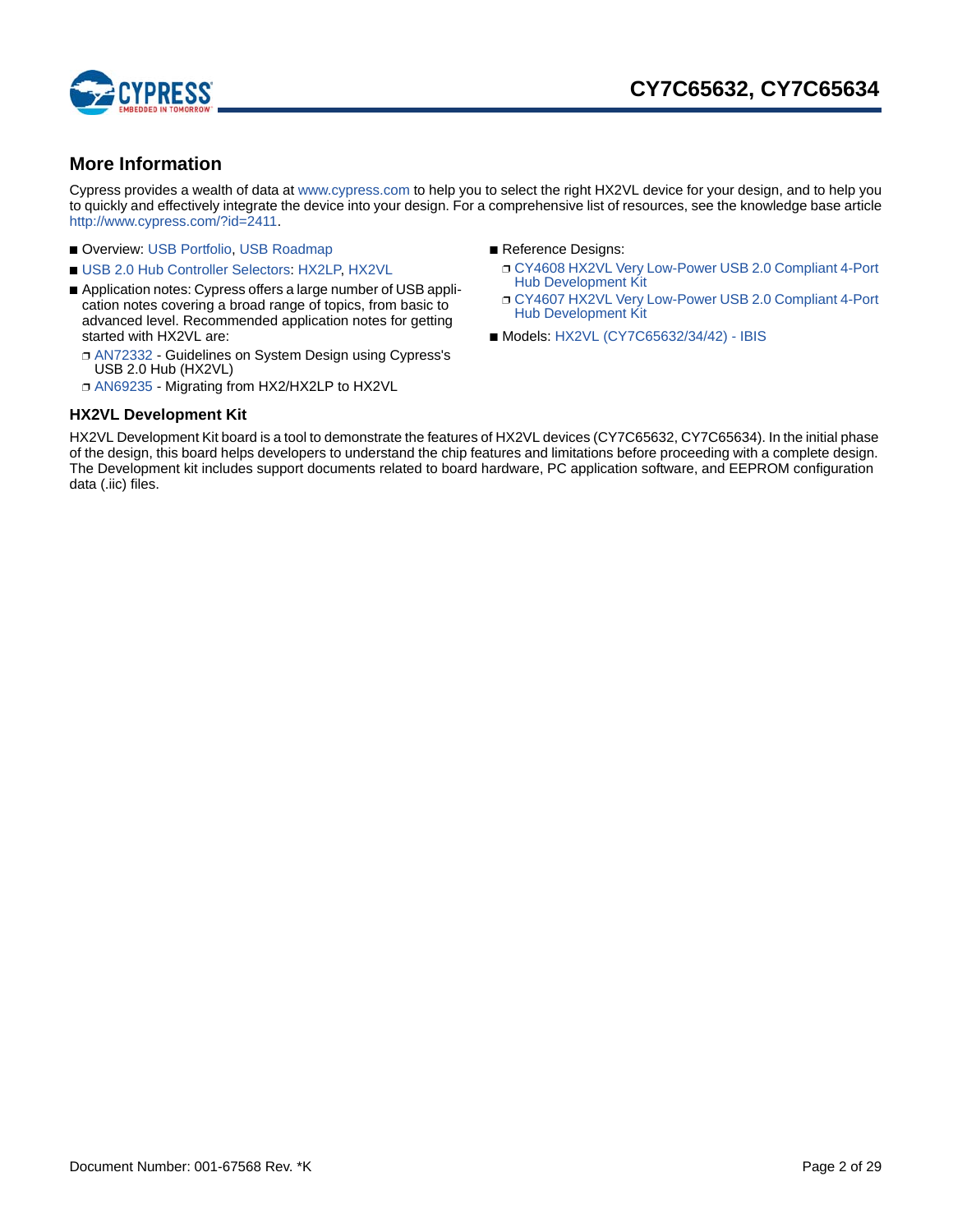

# **Contents**

| Gang/Individual Power Switching Mode  17 |  |
|------------------------------------------|--|
| Power Switch Enable Pin Polarity  17     |  |
|                                          |  |

| Non Removable Ports Configuration  17       |
|---------------------------------------------|
|                                             |
|                                             |
|                                             |
|                                             |
|                                             |
|                                             |
|                                             |
|                                             |
|                                             |
|                                             |
|                                             |
|                                             |
|                                             |
|                                             |
|                                             |
|                                             |
|                                             |
|                                             |
|                                             |
| Sales, Solutions, and Legal Information  29 |
| Worldwide Sales and Design Support  29      |
|                                             |
|                                             |
|                                             |
|                                             |
|                                             |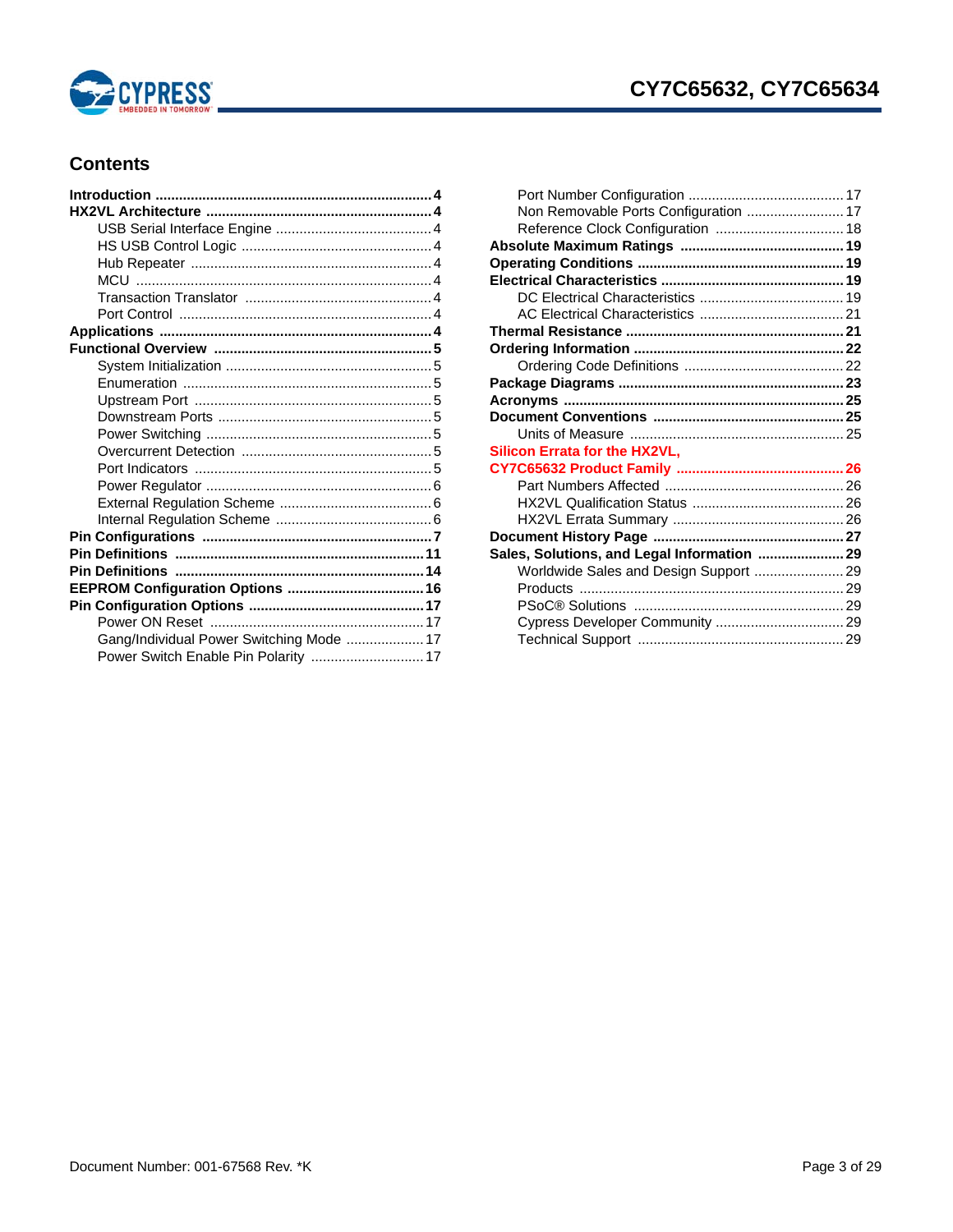

# <span id="page-3-0"></span>**Introduction**

HX2VL™ is Cypress's next generation family of high performance, very low power USB 2.0 hub controllers. HX2VL has integrated upstream and downstream transceivers; a USB Serial Interface Engine (SIE); USB Hub Control and Repeater logic; and Transaction Translator (TT) logic. Cypress has also integrated external components such as voltage regulator and pull-up/pull-down resistors, reducing the overall bill of materials required to implement a USB hub system.

The CY7C6563X is a part of the HX2VL portfolio. This device option is for ultra low power but high performance applications that require up to four downstream ports. All downstream ports share a single transaction translator. The CY7C6563X is available in 48-pin TQFP and 28-pin QFN package options.

All device options are supported by Cypress's world class reference design kits, which include board schematics, bill of materials, Gerber files, Orcad files, and thorough design documentation.

# <span id="page-3-1"></span>**HX2VL Architecture**

The [Block Diagram – CY7C6563X on page 1](#page-0-0) shows the HX2VL single TT hub architecture.

# <span id="page-3-2"></span>**USB Serial Interface Engine**

The Serial Interface Engine (SIE) allows HX2VL to communicate with the USB host. The SIE handles the following USB activities independently of the Hub Control Block.

- Bit stuffing and unstuffing
- Checksum generation and checking
- TOKEN type identification
- Address checking

# <span id="page-3-3"></span>**HS USB Control Logic**

'Hub Control' block co-ordinates enumeration, suspend and resume. It generates status and control signals for host access to the hub. It also includes the frame timer that synchronizes the hub to the host. It has status/control registers which function as the interface to the firmware in the MCU.

### <span id="page-3-4"></span>**Hub Repeater**

The Hub Repeater manages the connectivity between upstream and downstream facing ports that are operating at the same speed. It supports full and high speed connectivity. According to the USB 2.0 specification, the HUB Repeater provides the following functions:

- Sets up and tears down connectivity on packet boundaries
- Ensures orderly entry into and out of 'Suspend' state, including proper handling of remote wakeups.

# <span id="page-3-5"></span>**MCU**

HX2VL has MCU with 2K ROM and 64 byte RAM. The MCU operates with a 12 MHz clock to decode USB commands from host and respond to the host. It can also handle GPIO settings to provide higher flexibility to the customers and control the read interface to the EEPROM which has extended configuration options. The MCU is programmable while manufacturing in the factory as per customer needs.

### <span id="page-3-6"></span>**Transaction Translator**

The Transaction Translator translates data from one speed to another. A TT takes high speed split transactions and translates them to full or low speed transactions when the hub is operating at high speed (the upstream port is connected to a high speed host controller) and has full or low speed devices attached. The operating speed of a device attached on a downstream port determines whether the routing logic connects a port to the TT or to hub repeater. When the upstream host and downstream device are functioning at different speeds, the data is routed through the TT. In all other cases, the data is routed through the repeater. For example, If a full or low speed device is connected to the high speed host upstream through the hub, then the data transfer route includes TT. If a high speed device is connected to the high speed host upstream through the hub, the transfer route includes the repeater. When the hub is connected to a full speed host controller upstream, then high speed peripheral does not operate at its full capability. These devices only work at full speed. Full and low speed devices connected to this hub operate at their normal speed.

# <span id="page-3-7"></span>**Port Control**

The downstream 'Port Control' block handles the connect/disconnect and over current detection as well as the power enable and LED control. It also generates the control signals for the downstream transceivers.

# <span id="page-3-8"></span>**Applications**

Typical applications for the HX2VL device family are:

- Docking stations
- Standalone hubs
- Monitor hubs
- Multi-function printers
- Digital televisions
- Advanced port replicators
- Keyboard hubs
- Gaming consoles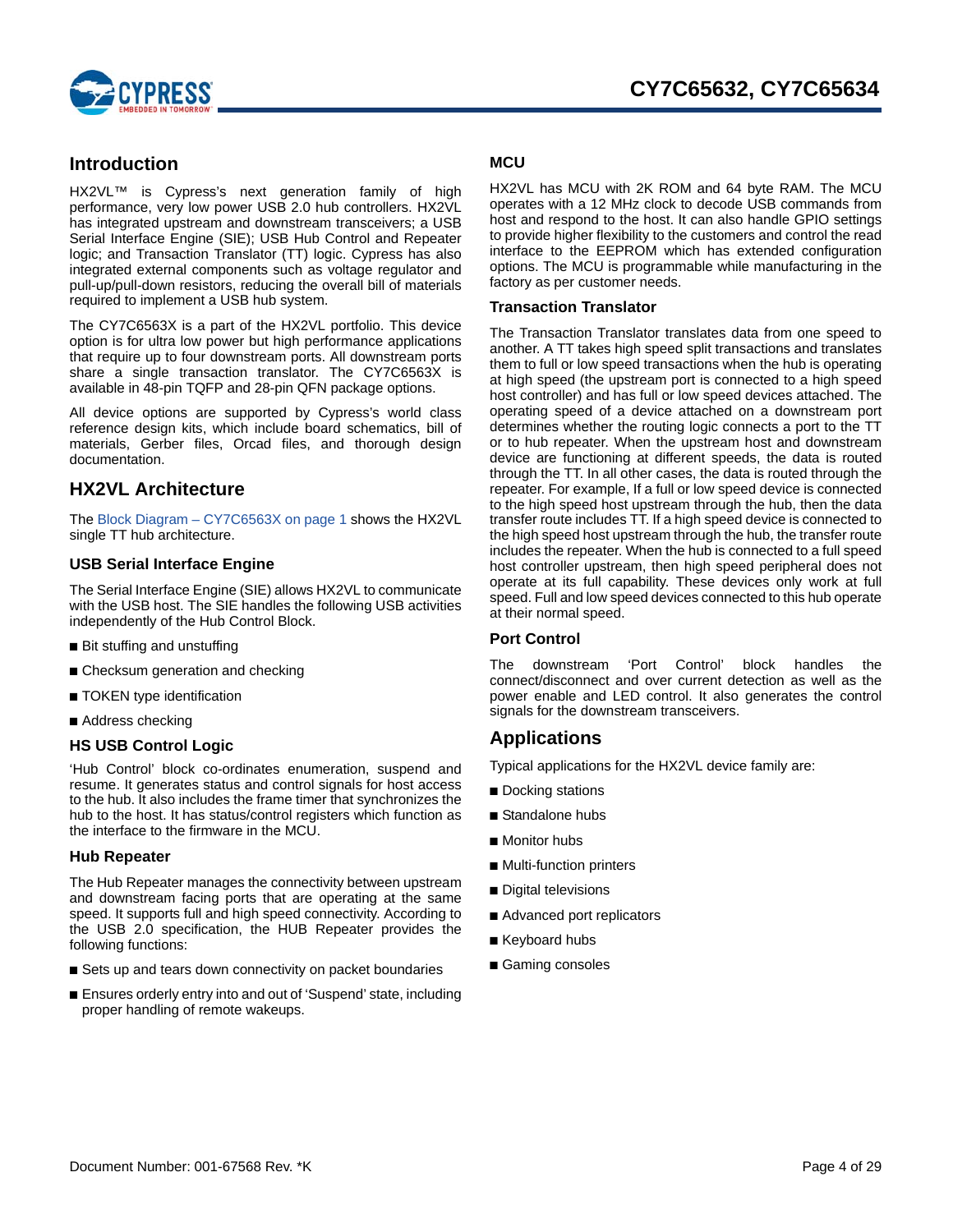

# <span id="page-4-0"></span>**Functional Overview**

The Cypress CY7C6563X USB 2.0 Hubs are low power hub solutions for USB which provide maximum transfer efficiency. The CY7C6563X USB 2.0 Hubs integrate 1.5 kohm upstream pull-up resistors for full speed operation and all downstream 15 kohm pull-down resistors and series termination resistors on all upstream and downstream D+ and D– pins. This results in optimization of system costs by providing built-in support for the USB 2.0 specification.

### <span id="page-4-1"></span>**System Initialization**

On power up, CY7C6563X has an option to enumerate from the default settings in the mask ROM or from reading an external EEPROM for configuration information. At the most basic level, this EEPROM has the Vendor ID (VID) and the Product ID (PID), for the customer's application. For more specialized applications, other configuration options can be specified. See [EEPROM Configuration Options on page 16](#page-15-0) for more details. CY7C6563X verifies the checksum before loading the EEPROM contents as the descriptors.

### <span id="page-4-2"></span>**Enumeration**

CY7C6563X enables the pull-up resistor on D+ to indicate its presence to the upstream hub, after which a USB Bus Reset is expected. After a USB Bus Reset, CY7C6563X is in an unaddressed, unconfigured state (configuration value set to '0'). During the enumeration process, the host sets the hub's address and configuration. After the hub is configured, the full hub functionality is available.

### <span id="page-4-3"></span>**Upstream Port**

The upstream port includes the transmitter and the receiver state machine. The transmitter and receiver operate in high speed and full speed depending on the current hub configuration. The transmitter state machine monitors the upstream facing port while the Hub Repeater has connectivity in the upstream direction. This machine prevents babble and disconnect events on the downstream facing ports of this hub from propagating and causing the hub to be disabled or disconnected by the hub to which it is attached.

# <span id="page-4-4"></span>**Downstream Ports**

The CY7C6563X supports a maximum of four downstream ports, each of which may be marked as usable or removable in the EEPROM configuration, see [EEPROM Configuration Options on](#page-15-0) [page 16](#page-15-0). Additionallyit can also be configured by pin strapping, see [Pin Configuration Options on page 17](#page-16-0).

Downstream D+ and D– pull-down resistors are incorporated in CY7C6563X for each port. Before the hubs are configured, the ports are driven SE0 (Single Ended Zero, where both D+ and D– are driven low) and are set to the unpowered state. When the hub is configured, the ports are not driven and the host may power the ports by sending a SetPortPower command for each port. After a port is powered, any connect or disconnect event is detected by the hub. Any change in the port state is reported by the hubs back to the host through the Status Change Endpoint (endpoint 1).

On receipt of SetPortReset request for a port with a device connected, the hub does as follows:

- Performs a USB Reset on the corresponding port
- Puts the port in an enabled state
- Enables babble detection after the port is enabled.

Babble consists of a non idle condition on the port after EOF2. If babble is detected on an enabled port, that port is disabled. A ClearPortEnable request from the host also disables the specified port.

Downstream ports can be individually suspended by the host with the SetPortSuspend request. If the hub is not suspended, a remote wakeup event on that port is reflected to the host through a port change indication in the Hub Status Change Endpoint. If the hub is suspended, a remote wakeup event on this port is forwarded to the host. The host may resume the port by sending a ClearPortSuspend command.

# <span id="page-4-5"></span>**Power Switching**

The CY7C6563X includes interface signals for external port power switches. Both ganged and individual (per-port) configurations are supported by pin strapping, see [Pin](#page-16-0) [Configuration Options on page 17.](#page-16-0)

After enumerating, the host may power each port by sending a SetPortPower request for that port. Power switching and overcurrent detection are managed using respective control signals (PWR#[n] and OVR#[n]) which are connected to an external power switch device. Both High/Low enabled power switches are supported and the polarity is configured through GPIO setting, see [Pin Configuration Options on page 17.](#page-16-0)

### <span id="page-4-6"></span>**Overcurrent Detection**

The OVR#[n] pins of the CY7C6563X series are connected to the respective external power switch's port overcurrent indication (output) signals. After detecting an overcurrent condition, hub reports overcurrent condition to the host and disables the PWR#[n] output to the external power device. OVR#[n] has a setup time of 20 ns. It takes 3 to 4 ms from overcurrent detection to de-assertion of PWR#[n]

### <span id="page-4-7"></span>**Port Indicators**

The USB 2.0 port indicators are also supported directly by CY7C6563X. According to the specification, each downstream port of the hub optionally supports a status indicator. The presence of indicators for downstream facing ports is specified by bit 7 of the wHub Characteristics field of the hub class descriptor. The default CY7C6563X descriptor specifies that the port indicators are supported. The CY7C6563X port indicators has two modes of operation: automatic and manual.

On power up the CY7C6563X defaults to automatic mode, where the color of the Port Indicator (green, amber, off) indicates the functional status of the CY7C6563X port. The LEDs are turned off when the device is suspended.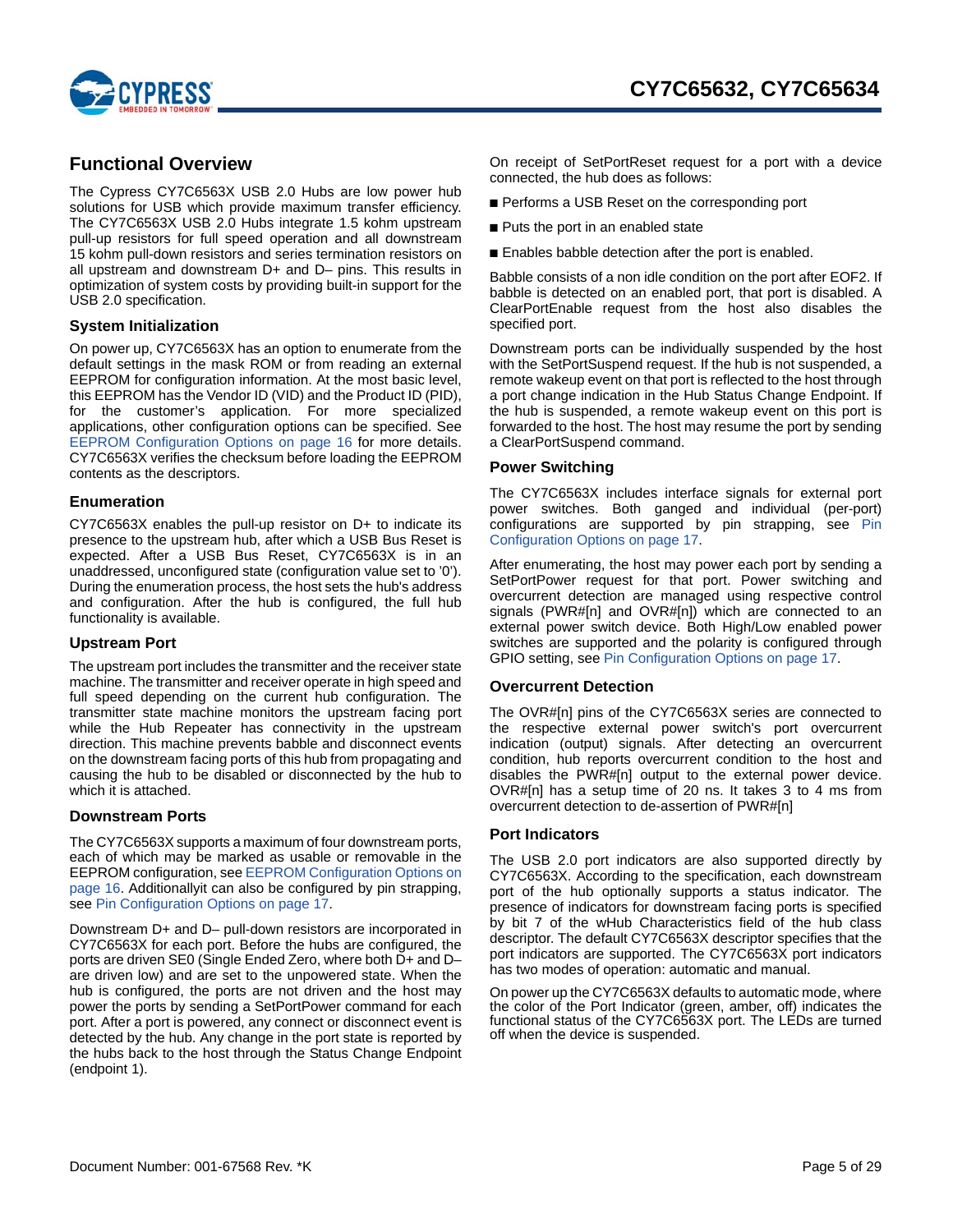

### **Figure 1. Port Status Indicator LED**



### <span id="page-5-0"></span>**Power Regulator**

CY7C6563X requires 3.3 V source power for normal operation of internal core logic and USB physical layer (PHY). The integrated low-drop power regulator converts  $5 \vee$  power input from USB cable (Vbus) to 3.3 V source power. The 3.3 V power output is guaranteed by an internal voltage reference circuit when the input voltage is within the 4.75  $\vee$  to 5.25  $\vee$  range. The regulator's maximum current loading is 150 mA, which provides tolerance margin over CY7C6563X's normal power consumption of below 100 mA. The on chip regulator has a quiescent current of 28 µA.

### <span id="page-5-1"></span>**External Regulation Scheme**

CY7C6563X supports both external regulation and internal regulation schemes. When an external regulation is chosen, then for the 48 Pin package, VCC and VREG are to be left open with no connection. The external regulator output 3.3 V has to be connected to VCC\_A and VCC\_D pins. This connection has to be done externally, on board. For the 28-pin package, the 3.3 V output from the external regulator has to be connected to VREG, VCC\_A and VCC\_D. The VCC pin has to be left open with no connection. From the external input 3.3 V, 1.8 V is internally generated for the chip's internal usage.





External Regulation Scheme

### <span id="page-5-2"></span>**Internal Regulation Scheme**

When the built-in internal regulator is chosen, then the VCC pin has to be connected to a 5 V, in both 48-pin and 28-pin packages. Internally, the built-in regulator generates a 3.3 V and 1.8 V for the chip's internal usage. Also a 3.3 V output is available at VREG pin, that has to be connected externally to VCC A and VCC\_D.

#### **Figure 3. Internal Regulation Scheme**



Internal Regulation Scheme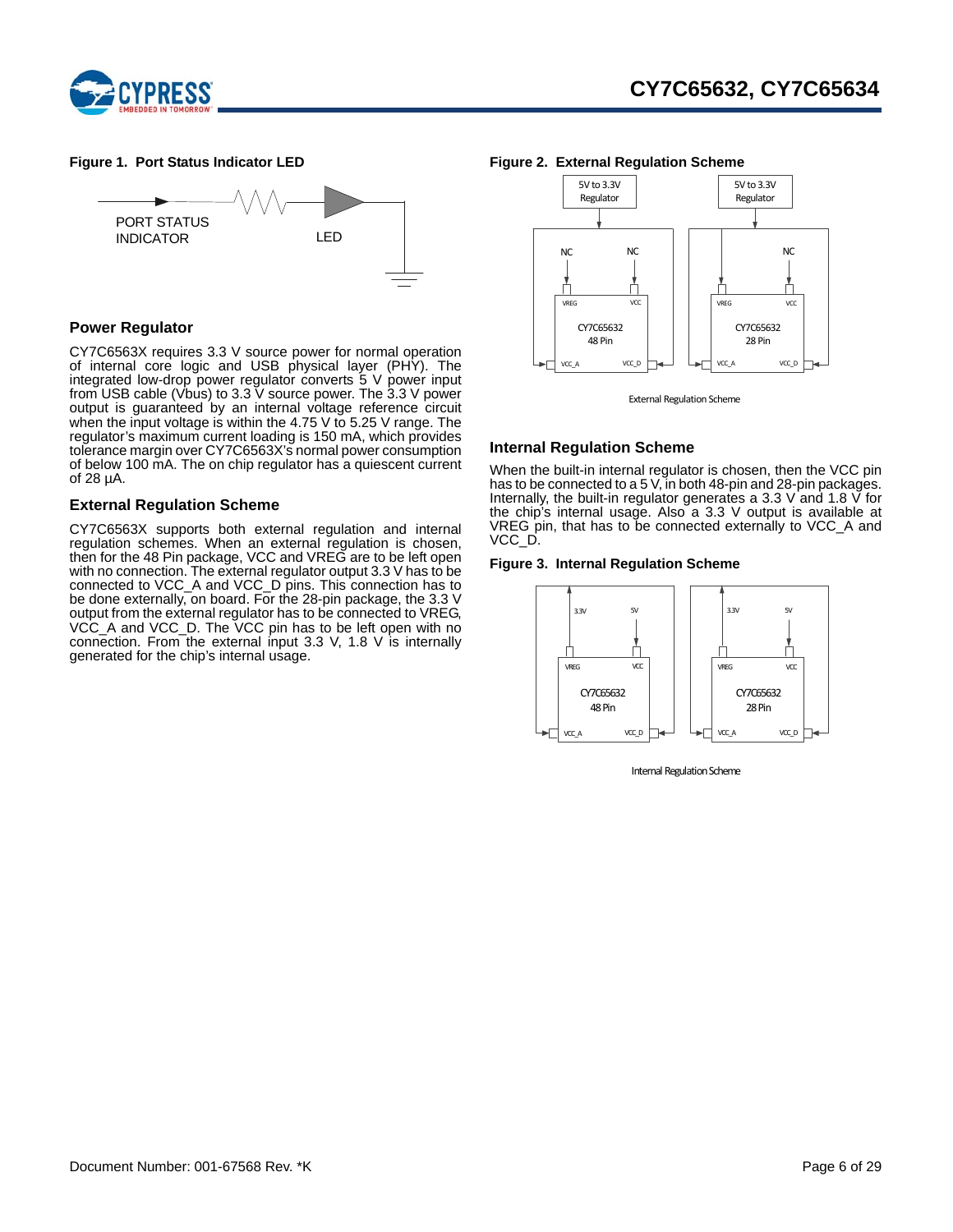

# <span id="page-6-1"></span><span id="page-6-0"></span>**Pin Configurations**

**Figure 4. 48-pin TQFP (7 × 7 × 1.4 mm) pinout**

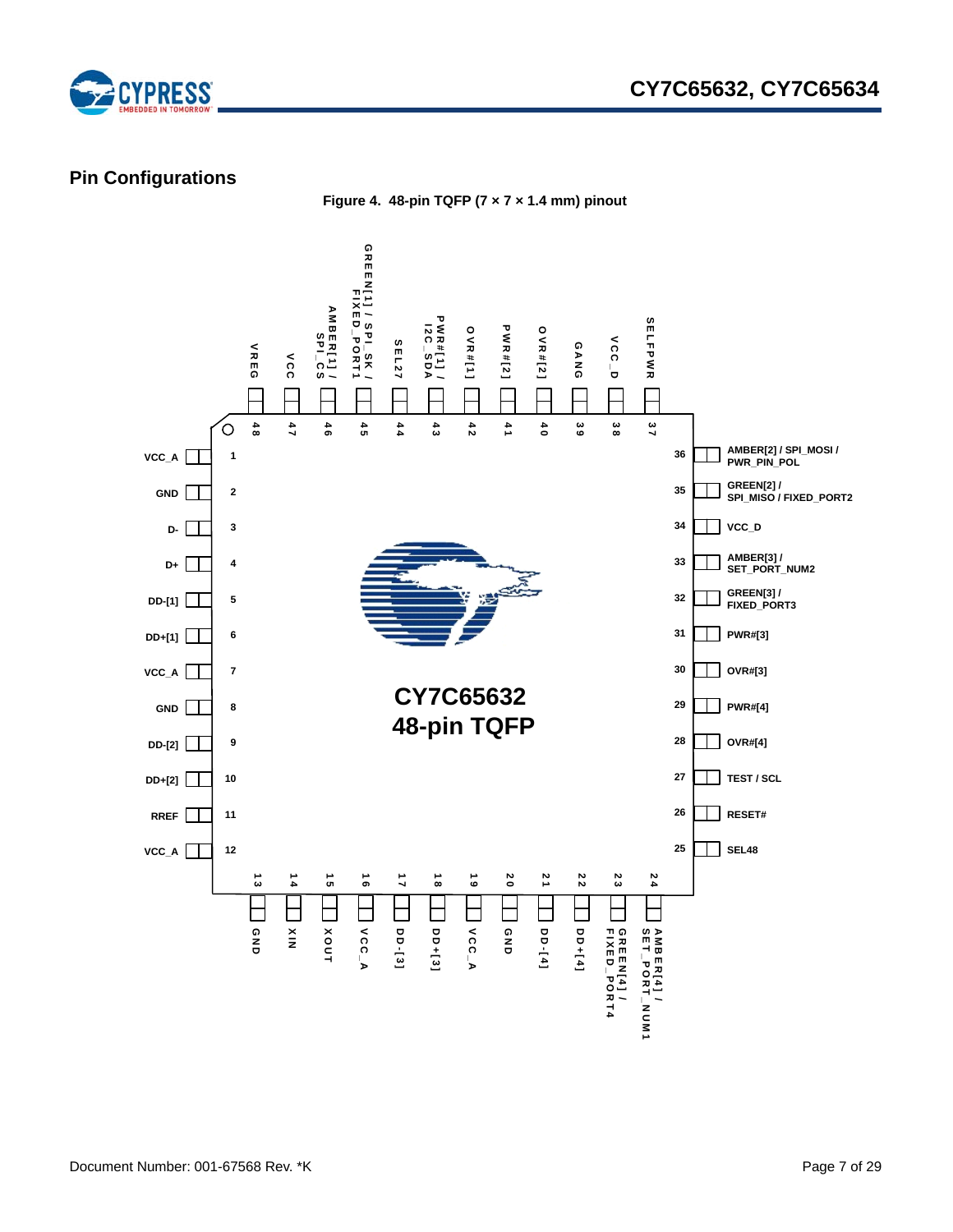

# <span id="page-7-0"></span>**Pin Configurations** *(continued)*

**Figure 5. 48-pin TQFP (7 × 7 × 1.4 mm) pinout**

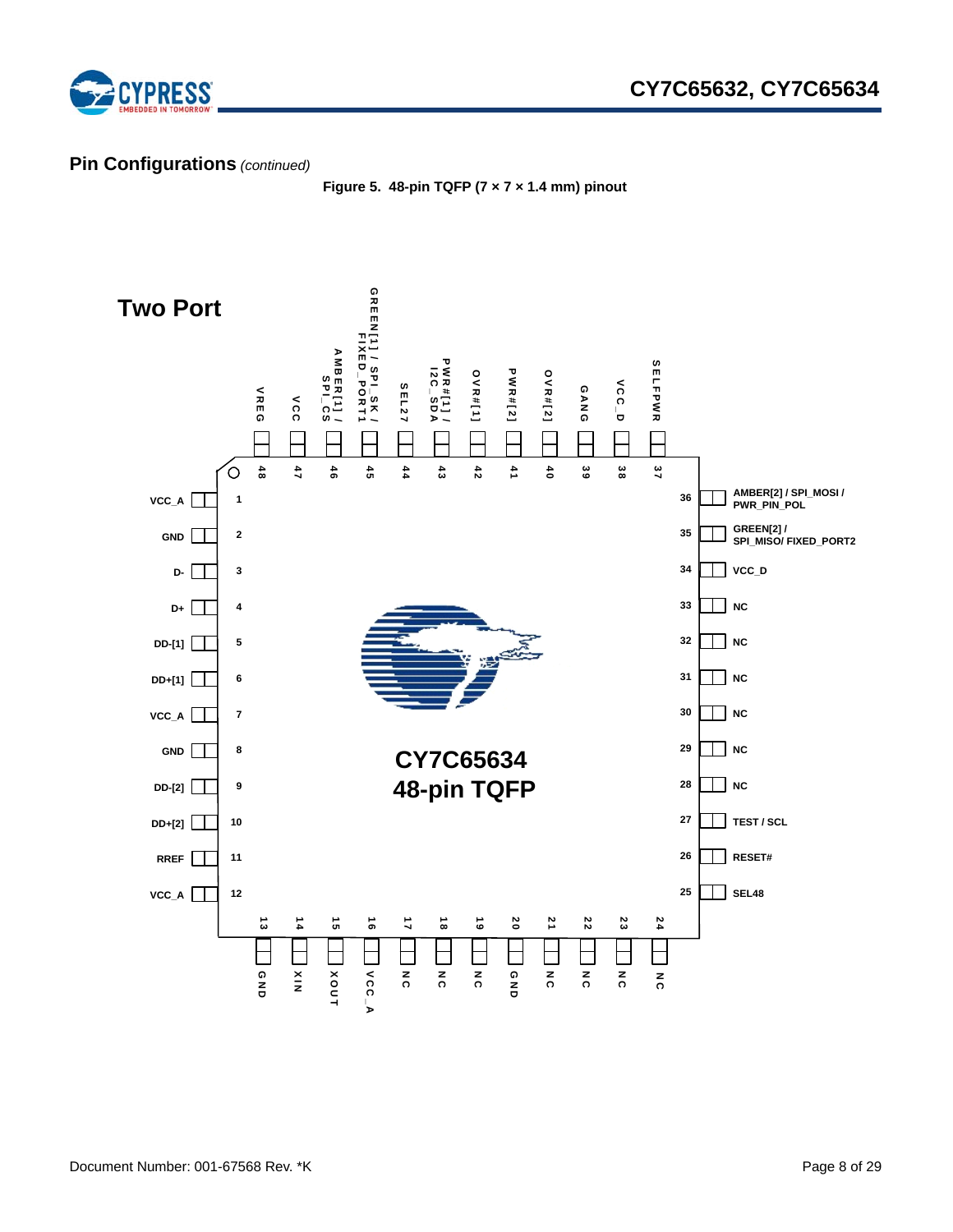

# <span id="page-8-0"></span>**Pin Configurations** *(continued)*

**Figure 6. 28-pin QFN (5 × 5 × 0.8 mm) pinout**

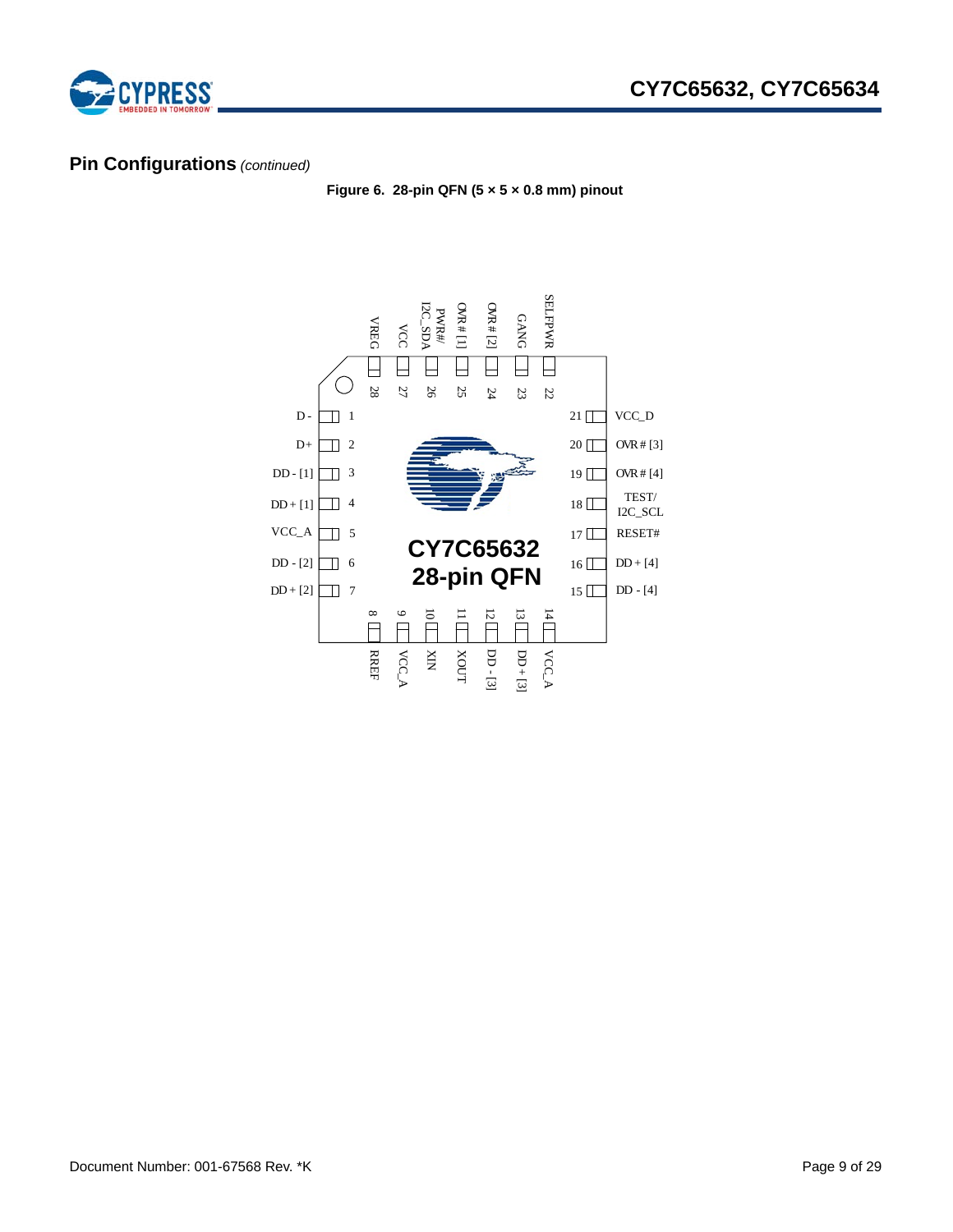



# <span id="page-9-0"></span>**Pin Configurations** *(continued)*

**Figure 7. 28-pin QFN (5 × 5 × 0.8 mm) pinout**

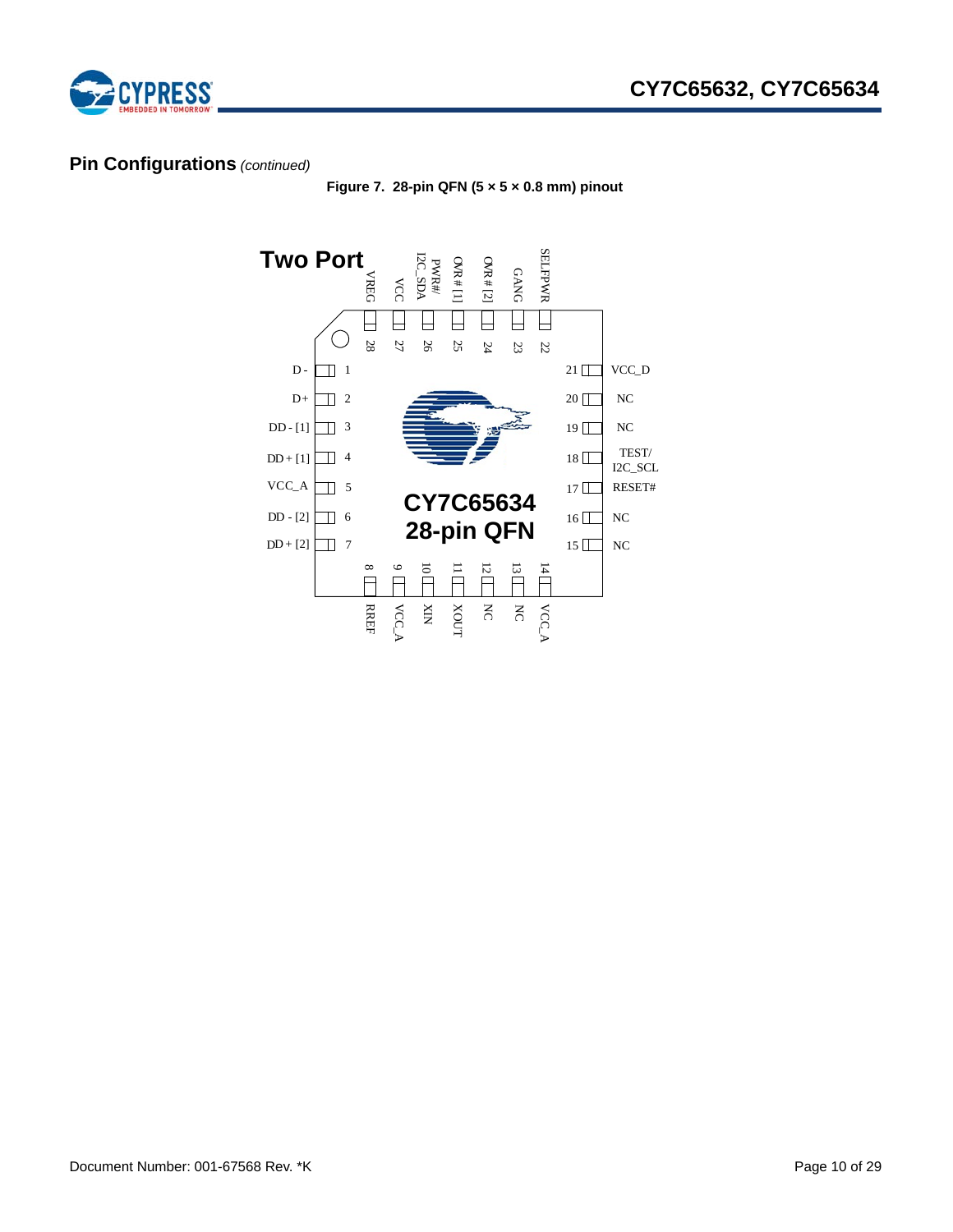



# <span id="page-10-0"></span>**Pin Definitions**

48-pin TQFP Package

| <b>Name</b>              | Pin No.        | Type [1]                     | <b>Description</b>                                                                                                                                                                                                                                                                                                    |
|--------------------------|----------------|------------------------------|-----------------------------------------------------------------------------------------------------------------------------------------------------------------------------------------------------------------------------------------------------------------------------------------------------------------------|
| <b>Power and Clock</b>   |                |                              |                                                                                                                                                                                                                                                                                                                       |
| VCC_A                    | $\mathbf{1}$   | ${\sf P}$                    | $V_{CC, A}$ . 3.3 V analog power to the chip.                                                                                                                                                                                                                                                                         |
| VCC_A                    | $\overline{7}$ | P                            | $V_{CC, A}$ . 3.3 V analog power to the chip.                                                                                                                                                                                                                                                                         |
| VCC_A                    | 12             | P                            | $V_{CC, A}$ . 3.3 V analog power to the chip.                                                                                                                                                                                                                                                                         |
| VCC_A                    | 16             | P                            | $V_{CC A}$ . 3.3 V analog power to the chip.                                                                                                                                                                                                                                                                          |
| VCC_A                    | 19             | P                            | V <sub>CC A</sub> . 3.3 V analog power to the chip. NC in CY7C65634.                                                                                                                                                                                                                                                  |
| VCC_D                    | 34             | P                            | $V_{CC}$ p. 3.3 V digital power to the chip.                                                                                                                                                                                                                                                                          |
| VCC_D                    | 38             | P                            | V <sub>CC D</sub> . 3.3 V digital power to the chip.                                                                                                                                                                                                                                                                  |
| <b>VCC</b>               | 47             | P                            | V <sub>CC</sub> . 5 V input to the internal regulator; NC if using external regulator                                                                                                                                                                                                                                 |
| <b>VREG</b>              | 48             | P                            | VREG 5-3.3 V regulator o/p during internal regulation; NC if using external regulator.                                                                                                                                                                                                                                |
| <b>GND</b>               | 2              | P                            | GND. Connect to Ground with as short a path as possible.                                                                                                                                                                                                                                                              |
| <b>GND</b>               | 8              | P                            | GND. Connect to Ground with as short a path as possible.                                                                                                                                                                                                                                                              |
| <b>GND</b>               | 13             | P                            | GND. Connect to Ground with as short a path as possible.                                                                                                                                                                                                                                                              |
| <b>GND</b>               | 20             | P                            | GND. Connect to Ground with as short a path as possible.                                                                                                                                                                                                                                                              |
| XIN                      | 14             | $\mathbf{I}$                 | 12 MHz crystal clock input, or 12/27/48 MHz clock input.                                                                                                                                                                                                                                                              |
| <b>XOUT</b>              | 15             | $\Omega$                     | 12 MHz Crystal OUT                                                                                                                                                                                                                                                                                                    |
| SEL48/SEL27              | 25/44          | T                            | <b>Clock source selection inputs.</b><br>00: Reserved<br>01: 48 MHz OSC-in<br>10: 27 MHz OSC-in<br>11: 12 MHz Crystal or OSC-in                                                                                                                                                                                       |
| RESET#                   | 26             | $\mathbf{I}$                 | Active LOW Reset. External reset input, default pull high 10 k $\Omega$ ; When RESET = low,<br>whole chip is reset to the initial state.                                                                                                                                                                              |
| <b>SELFPWR</b>           | 37             | $\mathbf{I}$                 | Self Power. Input for selecting self/bus power. 0 is bus powered, 1 is self powered.                                                                                                                                                                                                                                  |
| <b>GANG</b>              | 39             | 1/O                          | GANG. Default is input mode after power-on-reset.<br>Gang Mode: Input:1 -> Output is 0 for Normal Operation and 1 for Suspend<br>Individual Mode: Input:0 -> Output is 1 for Normal Operation and 0 for Suspend<br>Refer to Gang/Individual Power Switching Modes in Pin Configuration Options<br>Section for details |
| <b>RREF</b>              | 11             | 1/O                          | 649 ohm resistor must be connected between RREF and Ground.                                                                                                                                                                                                                                                           |
| <b>System Interface</b>  |                |                              |                                                                                                                                                                                                                                                                                                                       |
| <b>Test</b><br>I2C_SCL   | 27             | $I(R_{DN})$<br>$I/O(R_{DN})$ | Test: 0: Normal Operation & 1: Chip will be put in test mode.<br><b>I2C SCL:</b> Can be used as I2C clock pin to access I2C EEPROM.                                                                                                                                                                                   |
| <b>Upstream Port</b>     |                |                              |                                                                                                                                                                                                                                                                                                                       |
| $D-$                     | 3              | I/O/Z                        | Upstream D-Signal.                                                                                                                                                                                                                                                                                                    |
| D+                       | 4              | I/O/Z                        | Upstream D+ Signal.                                                                                                                                                                                                                                                                                                   |
| <b>Downstream Port 1</b> |                |                              |                                                                                                                                                                                                                                                                                                                       |
| $DD-[1]$                 | $\sqrt{5}$     | I/O/Z                        | Downstream D- Signal. Downstream D- signal of port 1.                                                                                                                                                                                                                                                                 |
| $DD+[1]$                 | 6              | I/O/Z                        | Downstream D+ Signal. Downstream D+ signal of port 1.                                                                                                                                                                                                                                                                 |

#### **Notes**

<span id="page-10-2"></span><span id="page-10-1"></span>1. Pin Types: I = Input, O = Output, P = Power/Ground., Z = High Impedance, R<sub>DN</sub> = Pad internal Pull Down Resistor, R<sub>UP</sub> = Pad internal Pull Up Resistor.<br>2. The alternate function of these pins as LED indicator is not av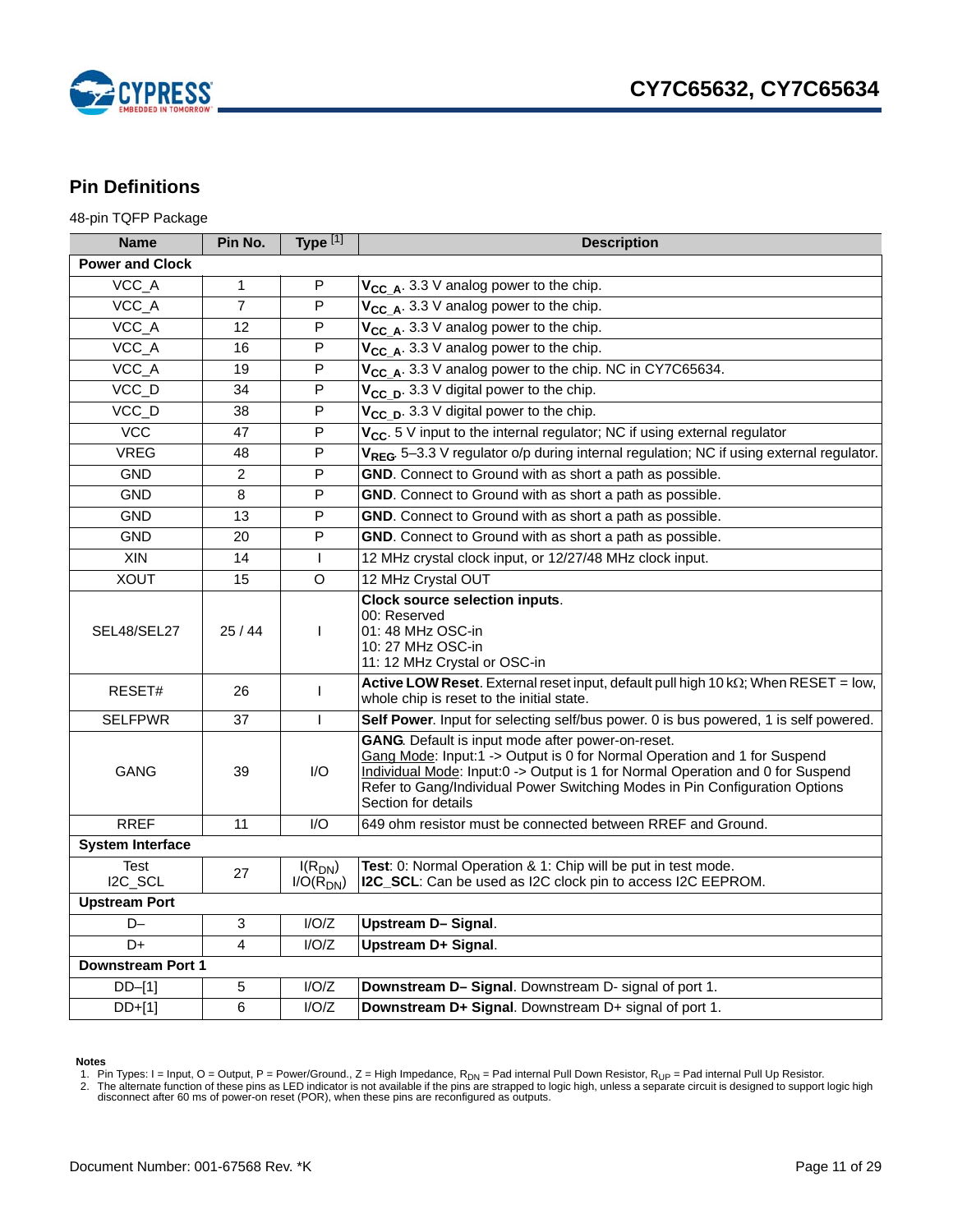

# **Pin Definitions** *(continued)*

### 48-pin TQFP Package

| <b>Name</b>                                        | Pin No. | Type <sup>[1]</sup>                       | <b>Description</b>                                                                                                                                                                                                                                       |
|----------------------------------------------------|---------|-------------------------------------------|----------------------------------------------------------------------------------------------------------------------------------------------------------------------------------------------------------------------------------------------------------|
| AMBER[1] <sup>[1, 2]</sup><br>SPI_CS               | 46      | $O(R_{DN})$<br>$O(R_{DN})$                | LED. Driver output for Amber LED. Port Indicator Support. Default is Active HIGH.<br><b>SPI CS.</b> Can be used as chip select to access external SPI EEPROM.                                                                                            |
| GREEN $[1, 2]$<br>SPI_SK<br>FIXED_PORT1            | 45      | $O(R_{DN})$<br>$O(R_{DN})$<br>$I(R_{DN})$ | LED. Driver output for Green LED. Port Indicator Support. Default is Active HIGH.<br>SPI_SK. Can be used as SPI Clock to access external SPI EEPROM.<br>FIXED_PORT1. At POR used to set Port1 as non removable port. Refer pin<br>configuration Section. |
| <b>OVR#[1]</b>                                     | 42      | $I(R_{UP})$                               | Active LOW Overcurrent Condition Detection Input. Overcurrent condition<br>detection input for Port 1.                                                                                                                                                   |
| <b>PWR#[1]</b><br>I2C_SDA                          | 43      | O/Z<br>$\mathsf{I}/\mathsf{O}$            | Power Switch Driver Output. Default is Active LOW.<br>I2C_SDA. Can be used as I2C Data pin, connected with I2C EEPROM.                                                                                                                                   |
| <b>Downstream Port 2</b>                           |         |                                           |                                                                                                                                                                                                                                                          |
| $DD-[2]$                                           | 9       | I/O/Z                                     | Downstream D- Signal. Downstream D- signal of port 2.                                                                                                                                                                                                    |
| $DD+[2]$                                           | 10      | I/O/Z                                     | Downstream D+ Signal. Downstream D+ signal of port 2.                                                                                                                                                                                                    |
| AMBER[2] <sup>[2]</sup><br>SPI_MOSI<br>PWR_PIN_POL | 36      | $O(R_{DN})$<br>$O(R_{DN})$<br>$I(R_{DN})$ | LED. Driver output for Amber LED. Port Indicator Support. Default is Active HIGH.<br>SPI_MOSI. Can be used as Data Out to access external SPI EEPROM.<br>PWR_PIN_POL. Used for power switch enable pin polarity setting. Refer<br>Configuration Section. |
| GREEN[2] <sup>[2]</sup><br>SPI MISO<br>FIXED_PORT2 | 35      | $O(R_{DN})$<br>$I(R_{DN})$<br>$I(R_{DN})$ | LED. Driver output for Green LED. Port Indicator Support. Default is Active HIGH.<br>SPI_MISO. Can be used as Data In to access external SPI EEPROM.<br>FIXED_PORT2. At POR used to set Port2 as non removable port. Refer Configuration<br>Section.     |
| OVR#[2]                                            | 40      | $I(R_{UP})$                               | Active LOW Overcurrent Condition Detection Input. Overcurrent condition<br>detection input for Port 2.                                                                                                                                                   |
| <b>PWR#[2]</b>                                     | 41      | $\overline{O/Z}$                          | Power Switch Driver Output. Default is Active LOW.                                                                                                                                                                                                       |
| <b>Downstream Port 3</b>                           |         |                                           |                                                                                                                                                                                                                                                          |
| $DD-[3]$                                           | 17      | I/O/Z                                     | Downstream D-Signal. NC in CY7C65634.                                                                                                                                                                                                                    |
| $DD+[3]$                                           | 18      | I/O/Z                                     | Downstream D+ Signal. NC in CY7C65634.                                                                                                                                                                                                                   |
| AMBER[3] <sup>[2]</sup><br>SET_PORT_NUM2           | 33      | $O(R_{DN})$<br>$I(R_{DN})$                | LED. Driver output for Amber LED. Port Indicator Support. Default is Active HIGH.<br>SET_PORT_NUM2. Used to set port numbering along with SET_PORT_NUM1.<br>Refer pin configuration section.<br>NC in CY7C65634.                                         |
| GREEN[3] <sup>[2]</sup><br>FIXED_PORT3             | 32      | $O(R_{DN})$<br>$I(R_{DN})$                | LED. Driver output for Green LED. Port Indicator Support. Default is Active HIGH.<br>FIXED_PORT3. At POR used to set Port3 as non removable port. Refer pin<br>configuration section.<br>NC in CY7C65634.                                                |
| OVR#[3]                                            | 30      | $I(R_{UP})$                               | Active LOW Overcurrent Condition Detection Input. Overcurrent condition<br>detection input for Port 3.<br>NC in CY7C65634.                                                                                                                               |
| <b>PWR#[3]</b>                                     | 31      | O/Z                                       | Power Switch Driver Output. Default is Active LOW.<br>NC in CY7C65634.                                                                                                                                                                                   |
| <b>Downstream Port 4</b>                           |         |                                           |                                                                                                                                                                                                                                                          |
| $DD-[4]$                                           | 21      | I/O/Z                                     | Downstream D- Signal. NC in CY7C65634.                                                                                                                                                                                                                   |
| $DD+[4]$                                           | 22      | I/O/Z                                     | Downstream D+ Signal. NC in CY7C65634.                                                                                                                                                                                                                   |

#### **Notes**

1. Pin Types: I = Input, O = Output, P = Power/Ground., Z = High Impedance, R<sub>DN</sub> = Pad internal Pull Down Resistor, R<sub>UP</sub> = Pad internal Pull Up Resistor.<br>2. The alternate function of these pins as LED indicator is not av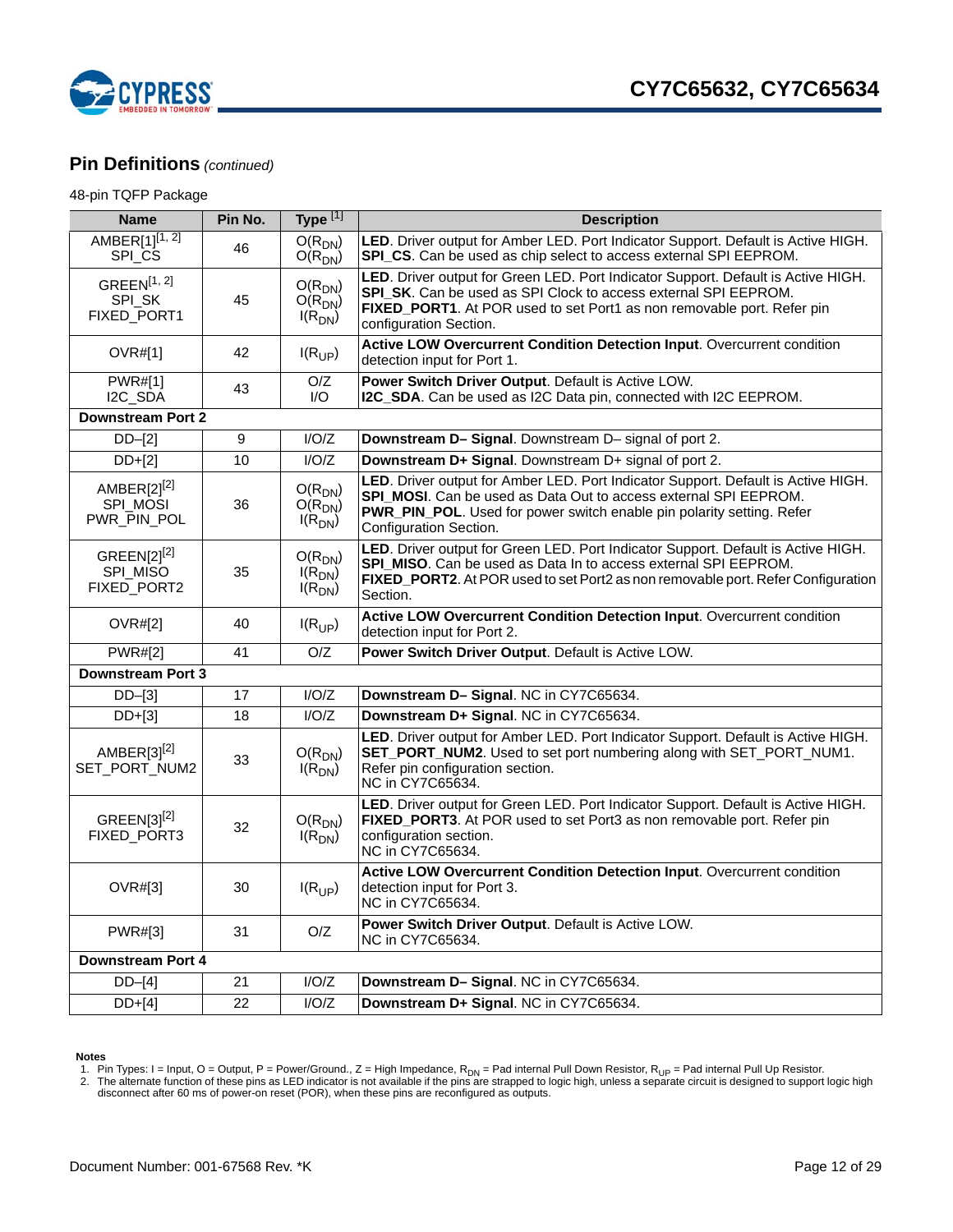

# **Pin Definitions** *(continued)*

### 48-pin TQFP Package

| <b>Name</b>                              | Pin No. | Type <sup>[1]</sup>        | <b>Description</b>                                                                                                                                                                                                   |  |  |  |
|------------------------------------------|---------|----------------------------|----------------------------------------------------------------------------------------------------------------------------------------------------------------------------------------------------------------------|--|--|--|
| AMBER[4] <sup>[2]</sup><br>SET_PORT_NUM1 | 24      | $O(R_{DN})$<br>$I(R_{DN})$ | <b>LED.</b> Driver output for Amber LED. Port Indicator Support. Default is Active HIGH.<br>SET_PORT_NUM1. Used to set port numbering along with SET_PORT_NUM2.<br>Refer configuration Section.<br>INC in CY7C65634. |  |  |  |
| GREEN[4] <sup>[2]</sup><br>FIXED_PORT4   | 23      | $O(R_{DN})$<br>$I(R_{DN})$ | LED. Driver output for Green LED. Port Indicator Support. Default is Active HIGH.<br><b>FIXED PORT4.</b> At POR used to set Port4 as non removable port. Refer configuration<br>Section.<br>INC in CY7C65634.        |  |  |  |
| OVR#[4]                                  | 28      | $I(R_{UP})$                | Active LOW Overcurrent Condition Detection Input. Overcurrent condition<br>detection input for Port 4.<br>NC in CY7C65634.                                                                                           |  |  |  |
| PWR#[4]                                  | 29      | O/Z                        | Power Switch Driver Output. Default is Active LOW.<br><b>NC in CY7C65634.</b>                                                                                                                                        |  |  |  |

#### **Notes**

1. Pin Types: I = Input, O = Output, P = Power/Ground., Z = High Impedance, R<sub>DN</sub> = Pad internal Pull Down Resistor, R<sub>UP</sub> = Pad internal Pull Up Resistor.<br>2. The alternate function of these pins as LED indicator is not av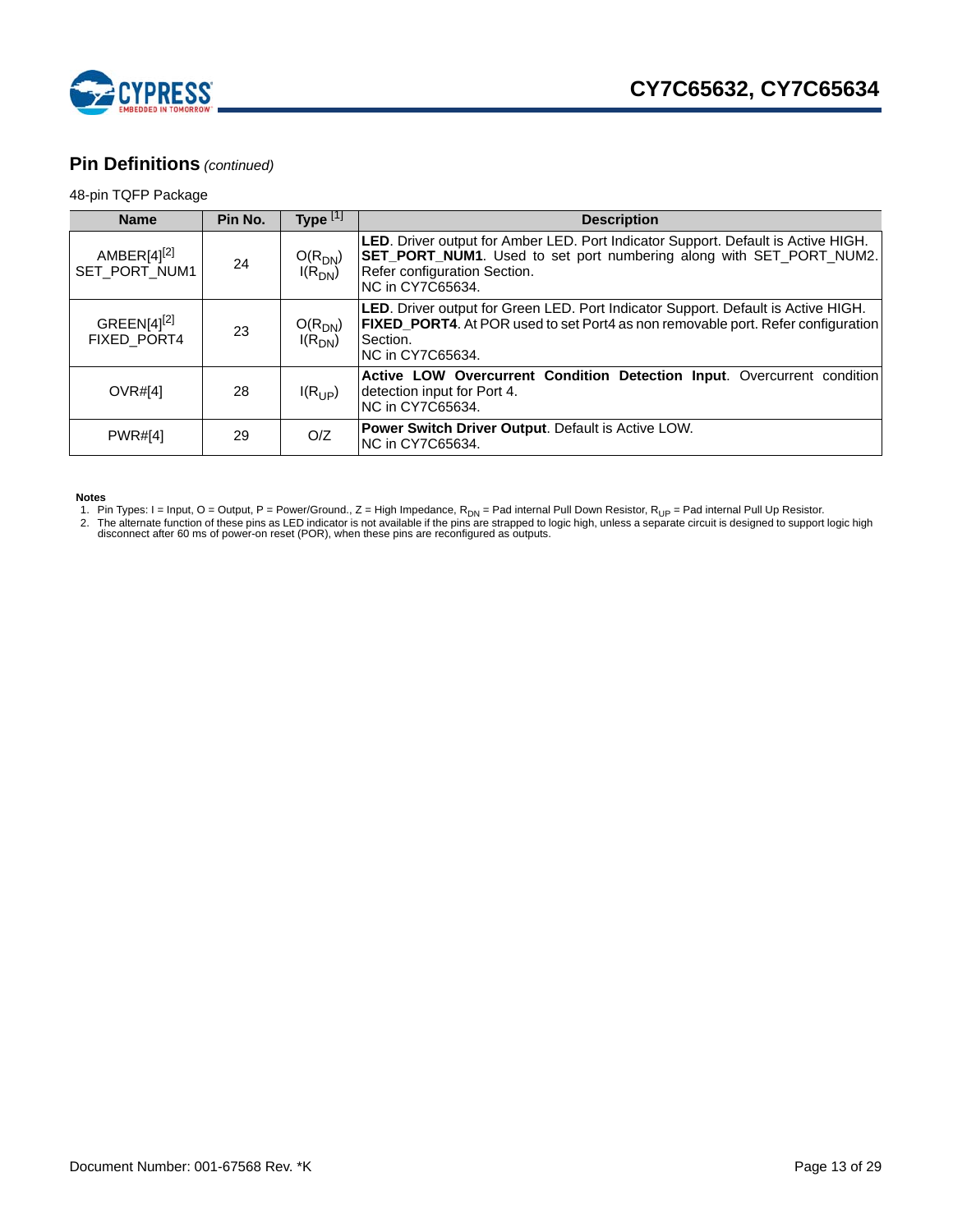

# <span id="page-13-0"></span>**Pin Definitions**

28-pin QFN Package

| <b>Name</b>              | Pin<br><b>Number</b> | Type <sup>[2]</sup>          | <b>Description</b>                                                                                                                                                                                                                                                                                                    |
|--------------------------|----------------------|------------------------------|-----------------------------------------------------------------------------------------------------------------------------------------------------------------------------------------------------------------------------------------------------------------------------------------------------------------------|
| <b>Power and Clock</b>   |                      |                              |                                                                                                                                                                                                                                                                                                                       |
| VCC_A                    | 5                    | $\mathsf P$                  | $V_{CC, A}$ . 3.3 V analog power to the chip.                                                                                                                                                                                                                                                                         |
| VCC_A                    | 9                    | $\mathsf P$                  | $V_{CC, A}$ . 3.3 V analog power to the chip.                                                                                                                                                                                                                                                                         |
| VCC_A                    | 14                   | P                            | $V_{CC-A}$ . 3.3 V analog power to the chip.                                                                                                                                                                                                                                                                          |
| VCC_D                    | 21                   | P                            | $V_{CC}$ p. 3.3 V digital power to the chip.                                                                                                                                                                                                                                                                          |
| <b>VCC</b>               | 27                   | P                            | V <sub>CC</sub> . 5 V input to the internal regulator; NC if using external regulator                                                                                                                                                                                                                                 |
| <b>VREG</b>              | 28                   | P                            | V <sub>CC</sub> . 5-3.3 V regulator o/p during internal regulation; 3.3 V I/P if using external<br>regulator.                                                                                                                                                                                                         |
| XIN                      | 10                   |                              | 12 MHz crystal clock input, or 12 MHz clock input                                                                                                                                                                                                                                                                     |
| <b>XOUT</b>              | 11                   | O                            | 12 MHz Crystal OUT                                                                                                                                                                                                                                                                                                    |
| RESET#                   | 17                   |                              | Active LOW Reset. External reset input, default pull high 10 k $\Omega$ ; When RESET = low,<br>whole chip is reset to the initial state                                                                                                                                                                               |
| <b>SELFPWR</b>           | 22                   | $\mathbf{I}$                 | Self Power. Input for selecting self/bus power. 0 is bus powered, 1 is self powered.                                                                                                                                                                                                                                  |
| GANG <sup>[5]</sup>      | 23                   | $\mathsf{I}/\mathsf{O}$      | GANG. Default is input mode after power-on-reset.<br>Gang Mode: Input:1 -> Output is 0 for Normal Operation and 1 for Suspend<br>Individual Mode: Input:0 -> Output is 1 for Normal Operation and 0 for Suspend<br>Refer to Gang/Individual Power Switching Modes in Pin Configuration Options<br>Section for details |
| <b>RREF</b>              | 8                    | $\mathsf{I}/\mathsf{O}$      | 649 ohm resistor must be connected between RREF and Ground                                                                                                                                                                                                                                                            |
| <b>System Interface</b>  |                      |                              |                                                                                                                                                                                                                                                                                                                       |
| <b>Test</b><br>I2C_SCL   | 18                   | $I(R_{DN})$<br>$I/O(R_{DN})$ | Test: 0: Normal Operation & 1: Chip will be put in test mode<br>I2C_SCL: I2C Clock pin.                                                                                                                                                                                                                               |
| $PWR#^{[3]}$<br>I2C_SDA  | 26                   | $\mathsf{I}/\mathsf{O}$      | Power Switch Driver Output. Default is Active LOW.<br>I2C_SDA: I2C Data pin.                                                                                                                                                                                                                                          |
| <b>Upstream Port</b>     |                      |                              |                                                                                                                                                                                                                                                                                                                       |
| $D -$                    | $\mathbf{1}$         | I/O/Z                        | Upstream D-Signal.                                                                                                                                                                                                                                                                                                    |
| D+                       | 2                    | I/O/Z                        | Upstream D+ Signal.                                                                                                                                                                                                                                                                                                   |
| <b>Downstream Port 1</b> |                      |                              |                                                                                                                                                                                                                                                                                                                       |
| $DD-[1]$                 | 3                    | I/O/Z                        | Downstream D-Signal.                                                                                                                                                                                                                                                                                                  |
| $DD+[1]$                 | $\overline{4}$       | I/O/Z                        | Downstream D+ Signal.                                                                                                                                                                                                                                                                                                 |
| OVR#[1]                  | 25                   | $I(R_{UP})$                  | Active LOW Overcurrent Condition Detection Input. Overcurrent condition<br>detection input for Port 1. Only OVR#[1](pin 25) is enabled in Gang mode.<br>OVR#[2](pin 24), OVR#[3](pin 20) and OVR#[4](pin 19) are disabled in Gang mode.                                                                               |
| <b>Downstream Port 2</b> |                      |                              |                                                                                                                                                                                                                                                                                                                       |
| $DD-[2]$                 | 6                    | I/O/Z                        | Downstream D-Signal.                                                                                                                                                                                                                                                                                                  |
| $DD+[2]$                 | $\overline{7}$       | I/O/Z                        | Downstream D+ Signal.                                                                                                                                                                                                                                                                                                 |
| OVR#[2]                  | 24                   | $I(R_{UP})$                  | Active LOW Overcurrent Condition Detection Input. Overcurrent condition<br>detection input for Port 2. Only OVR#[1](pin 25) is enabled in Gang mode.<br>This (OVR#[2]) pin is disabled in Gang mode.                                                                                                                  |
| <b>Downstream Port 3</b> |                      |                              |                                                                                                                                                                                                                                                                                                                       |
| $DD-[3]$                 | 12                   | I/O/Z                        | Downstream D- Signal. NC in CY7C65634.                                                                                                                                                                                                                                                                                |

#### **Notes**

3. Pin Types: I = Input, O = Output, P = Power/Ground., Z = High Impedance, R<sub>DN</sub> = Pad internal Pull Down Resistor, R<sub>UP</sub> = Pad internal Pull Up Resistor.<br>4. PWR#/I2C\_SDA can be used as either PWR# or I2C\_SDA but not

<span id="page-13-1"></span>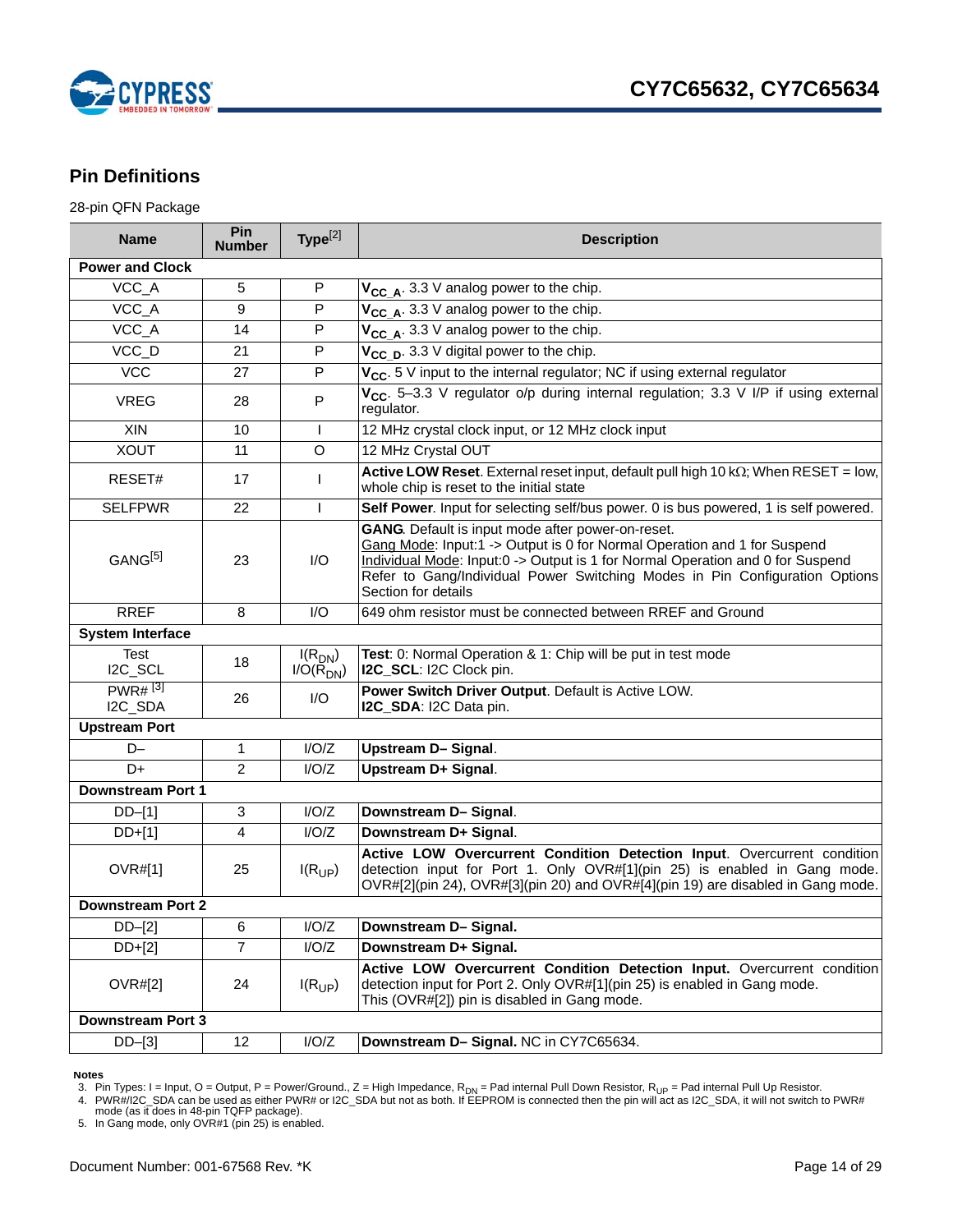

# **Pin Definitions** *(continued)*

### 28-pin QFN Package

| <b>Name</b>              | <b>Pin</b><br><b>Number</b> | Type <sup>[2]</sup> | <b>Description</b>                                                                                                                                                                     |  |
|--------------------------|-----------------------------|---------------------|----------------------------------------------------------------------------------------------------------------------------------------------------------------------------------------|--|
| DD+[3]                   | 13                          | I/O/Z               | Downstream D+ Signal. NC in CY7C65634.                                                                                                                                                 |  |
| OVR#[3]                  | 20                          | I(R <sub>UP</sub> ) | <b>Overcurrent Condition Detection Input.</b> Default is Active LOW.<br>NC in CY7C65634. Only OVR#[1](pin 25) is enabled in Gang mode.<br>This (OVR#[3]) pin is disabled in Gang mode. |  |
| <b>Downstream Port 4</b> |                             |                     |                                                                                                                                                                                        |  |
| $DD-[4]$                 | 15                          | I/O/Z               | Downstream D-Signal. NC in CY7C65634.                                                                                                                                                  |  |
| $DD+[4]$                 | 16                          | I/O/Z               | Downstream D+ Signal. NC in CY7C65634.                                                                                                                                                 |  |
| OVR#[4]                  | 19                          | $I(R_{UP})$         | <b>Overcurrent Condition Detection Input.</b> Default is Active LOW.<br>NC in CY7C65634. Only OVR#[1](pin 25) is enabled in Gang mode. This (OVR#[4])<br>pin is disabled in Gang mode. |  |
| <b>GND</b>               | <b>PAD</b>                  | P                   | Ground pin for the chip. It is the solderable exposed pad beneath the chip. Refer<br>Figure 12 on page 24.                                                                             |  |

#### **Notes**

3. Pin Types: I = Input, O = Output, P = Power/Ground., Z = High Impedance, R<sub>DN</sub> = Pad internal Pull Down Resistor, R<sub>UP</sub> = Pad internal Pull Up Resistor.<br>4. PWR#/I2C\_SDA can be used as either PWR# or I2C\_SDA but not as b

5. In Gang mode, only OVR#1 (pin 25) is enabled.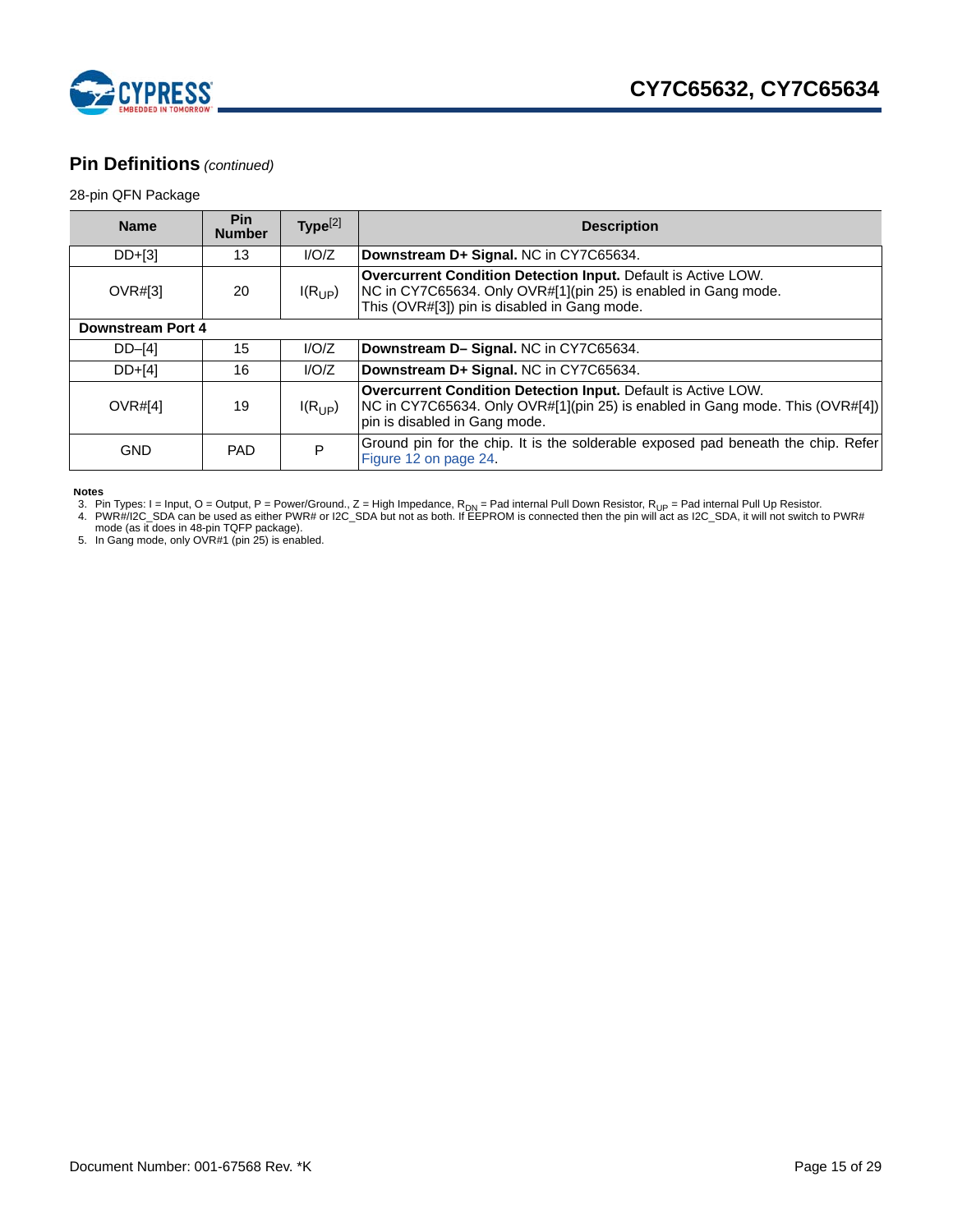

# <span id="page-15-0"></span>**EEPROM Configuration Options**

Systems using CY7C6563X have the option of using the default descriptors to configure the hub. Otherwise, it must have an external EEPROM for the device to have a unique VID, and PID. The CY7C6563X can communicate with an SPI (microwire) EEPROM like 93C46 or I2C EEPROM like 24C02. Example EEPROM connections are as shown in the following figure.

### **Figure 8. EEPROM Connections**



**Note** The 28-pin QFN package includes only support for I2C EEPROM like ATMEL/24C02N\_SU27 D, MICROCHIP/4LC028 SN0509, SEIKO/S24CS02AVH9. The 48-pin TQFP package includes both I2C and SPI EEPROM connectivity options. In this case, user can use either SPI or I2C connectivity at a time for communicating to EEPROM. The 48-pin package supports ATMEL/AT93C46DN-SH-T, in addition to the above mentioned families. HX2VL can only read from SPI EEPROM. So, field programming of EEPROM is supported only for I2C EEPROM.

CY7C6563X verifies the check sum after power on reset and if validated loads the configuration from the EEPROM. To prevent this configuration from being overwritten, AMBER[1] is disabled when SPI EEPROM is present.

| <b>Table 1. EEPROM Configuration Options</b> |                      |  |  |  |
|----------------------------------------------|----------------------|--|--|--|
| <b>Byte</b>                                  | <b>Value</b>         |  |  |  |
| 00h                                          | VID_LSB              |  |  |  |
| 01h                                          | VID MSB              |  |  |  |
| 02 <sub>h</sub>                              | PID LSB              |  |  |  |
| 03h                                          | PID MSB              |  |  |  |
| 04h                                          | ChkSum               |  |  |  |
| 05h                                          | Reserved - FEh       |  |  |  |
| 06h                                          | Removable Ports      |  |  |  |
| 07h                                          | Port Number          |  |  |  |
| 08h                                          | <b>Maximum Power</b> |  |  |  |

| Table 1. EEPROM Configuration Options (continued) |                             |  |  |  |
|---------------------------------------------------|-----------------------------|--|--|--|
| Value<br><b>Byte</b>                              |                             |  |  |  |
| 09h-0Fh                                           | Reserved - FFh              |  |  |  |
| 10h                                               | Vendor String Length        |  |  |  |
| $11h-3Fh$                                         | Vendor String (ASCII code)  |  |  |  |
| 40h                                               | Product String Length       |  |  |  |
| 41h-6Fh                                           | Product String (ASCII Code) |  |  |  |
| 70h                                               | Serial Number Length        |  |  |  |
| 71h to 80h onwards                                | Serial Number String        |  |  |  |

Default VID is 0x4B4, PID is 0x6570.

#### **Byte 0: VID (LSB)**

Least Significant Byte of Vendor ID

#### **Byte 1: VID (MSB)**

Most Significant Byte of Vendor ID

#### **Byte2: PID (LSB)**

Least Significant Byte of Product ID

### **Byte 3: PID (MSB)**

Most Significant Byte of Product ID

#### **Byte 4: ChkSum**

CY7C6563X will ignore the EEPROM settings if ChkSum is not equal to VID\_LSB + VID\_MSB + PID\_LSB + PID\_MSB +1

### **Byte 5: Reserved**

Set to FEh

### **Byte 6: RemovablePorts**

RemovablePorts[4:1] are the bits that indicates whether the device attached to the corresponding downstream port is removable (set to 0) or non-removable (set to 1). Bit 1 corresponds to Port 1, Bit 2 to Port 2 and so on. Default value is 0 (removable). These bit values are reported appropriately in the HubDescriptor:DeviceRemovable field.

Bits 0,5,6,7 are set to 0.

#### **Byte 7: Port Number**

Port Number indicates the number of downstream ports. The values must be 1 to 4. Default value is 4.

#### **Byte 8: Maximum Power**

This value is reported in the Configuration Descriptor: bMax-Power field and is the current in 2 mA increments that is required from the upstream hubs. The allowed range is 00h (0 mA) to FAh(500 mA). Default value is 32h (100mA).

### **Byte 9–15: Reserved**

Set to FFh

#### **Byte 16: Vendor String Length**

Length of the Vendor String

#### **Byte 17–63: Vendor String**

Value of Vendor String.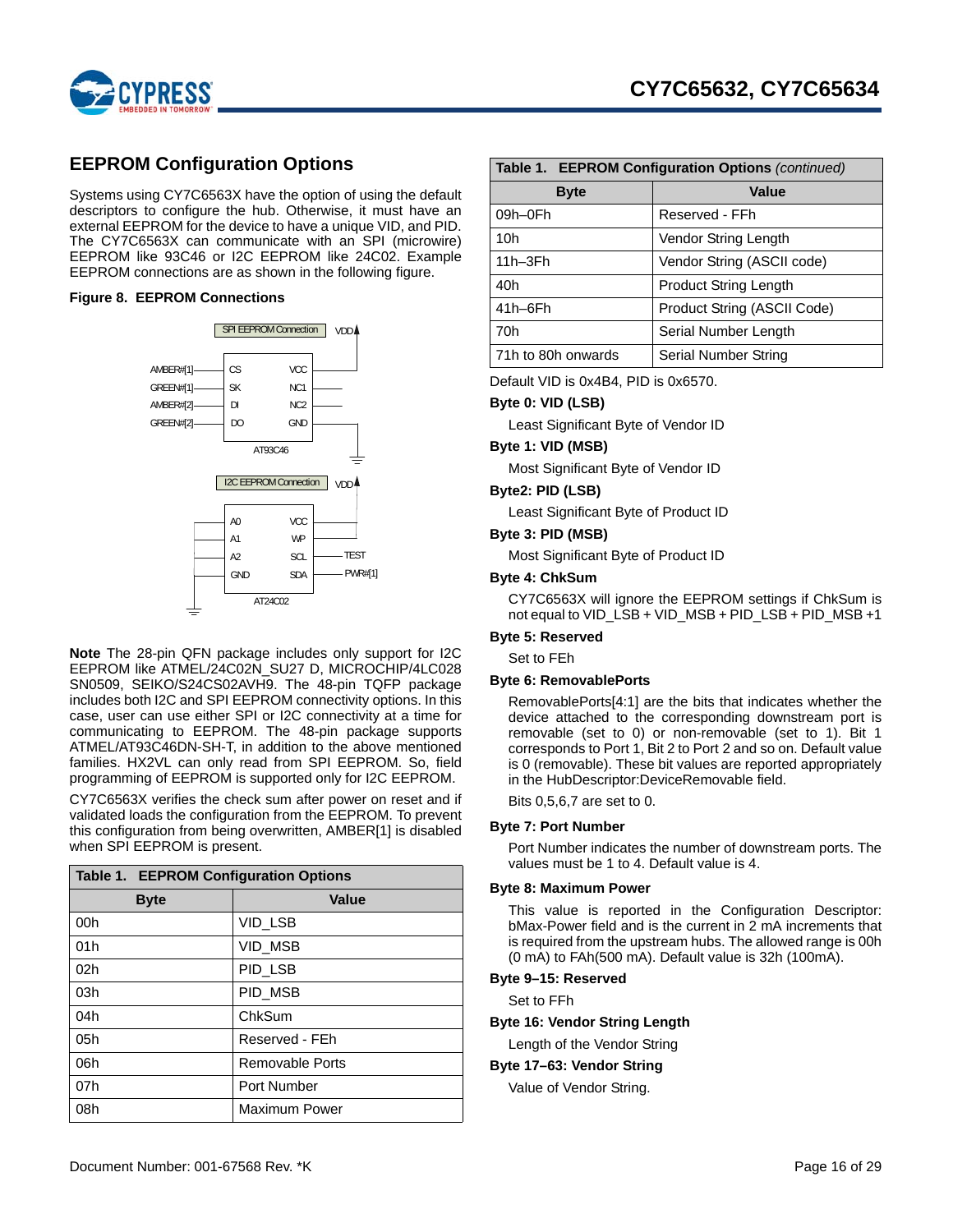



### **Byte 64: Product String Length**

Length of the Product String

**Byte 65–111: Product String**

Value of Product String.

**Byte 112: Serial Number Length**

Length of the Serial Number

**Byte 113 onwards: Serial Number String**

Serial Number String.

# <span id="page-16-0"></span>**Pin Configuration Options**

### <span id="page-16-1"></span>**Power ON Reset**

The power on reset can be triggered by external reset or internal circuitry. The internal reset is initiated, when there is an unstable power event for silicon's internal core power (3.3  $V \pm 10\%$ ). The internal reset is released 2.7  $\mu$ s $\pm$  1.2% after supply reaches power good voltage (2.5 V to 2.8 V). The external reset pin, continuously senses the voltage level (5 V) on the upstream VBUS as shown in the figure. In the event of USB plug/unplug or drop in voltage, the external reset is triggered. This reset trigger can be configured using the resistors R1 and R2. Cypress recommends that the reset time applied in external reset circuit should be longer than that of the internal reset time.

### **Figure 9. Power ON Reset Circuit**



# <span id="page-16-2"></span>**Gang/Individual Power Switching Mode**

A single pin is used to set individual / gang mode as well as output the suspend flag. This is done to reduce the pin count. The individual or gang mode is decided within 20 µs after power on reset. It has a setup time of 1 ns. 50 to 60 ms after reset, this pin is changed to output mode. CY7C6563X outputs the suspend flag, after it is globally suspended. Pull-down resistor of greater than 100K is needed for Individual mode and a pull-up resistor greater than 100K is needed for Gang mode. Figure below shows the suspend LED indicator schematics. The polarity of LED must be followed, otherwise the suspend current will be over the spec limitation (2.5 mA).

### **Figure 10. Power Switching Mode**



|  | Table 2. Features Supported in 48-pin and 28-pin Packages |  |  |  |  |  |  |  |  |  |
|--|-----------------------------------------------------------|--|--|--|--|--|--|--|--|--|
|--|-----------------------------------------------------------|--|--|--|--|--|--|--|--|--|

| <b>Supported Features</b>        | 48 Pin | <b>28 Pin</b> |
|----------------------------------|--------|---------------|
| Port number configuration        | Yes    | N٥            |
| Non-Removable port configuration | Yes    | Nο            |
| Reference clock configuration    | Yes    | No            |
| Power switch enable polarity     | Yes    | No            |
| <b>LED</b> Indicator             | Yes    | N٥            |

### <span id="page-16-3"></span>**Power Switch Enable Pin Polarity**

The pin polarity is set Active-High by pin-strapping the PWR\_PIN\_POL pin to 1 and Active-Low by pin-strapping the PWR\_PIN\_POL pin to 0. Thus, both kinds of power switches are supported. This feature is not supported in 28-pin QFN package.

### <span id="page-16-4"></span>**Port Number Configuration**

In addition to the EEPROM configuration, as described above, configuring the hub for 2/3/4 ports is also supported using pin-strapping SET\_PORT\_NUM1 and SET\_PORT\_NUM2, as shown in following table. Pin strapping option is not supported in the 28-pin QFN package.

#### **Table 3. Port Number Configuration using Pinstrap**

| <b>SET PORT NUM2</b> | <b>SET PORT NUM1</b> | # Ports        |
|----------------------|----------------------|----------------|
|                      |                      | 1 (Port 1)     |
|                      |                      | 2 (Port 1/2)   |
|                      |                      | 3 (Port 1/2/3) |
|                      |                      | 4 (All ports)  |

### <span id="page-16-5"></span>**Non Removable Ports Configuration**

In embedded systems, downstream ports that are always connected inside the system, can be set as non-removable (always connected) ports, by pin-strapping the corresponding FIXED\_PORT# pins 1~4 to High, before power on reset. At POR, if the pin is pull high, the corresponding port is set to non-removable. This is not supported in the 28-pin QFN package.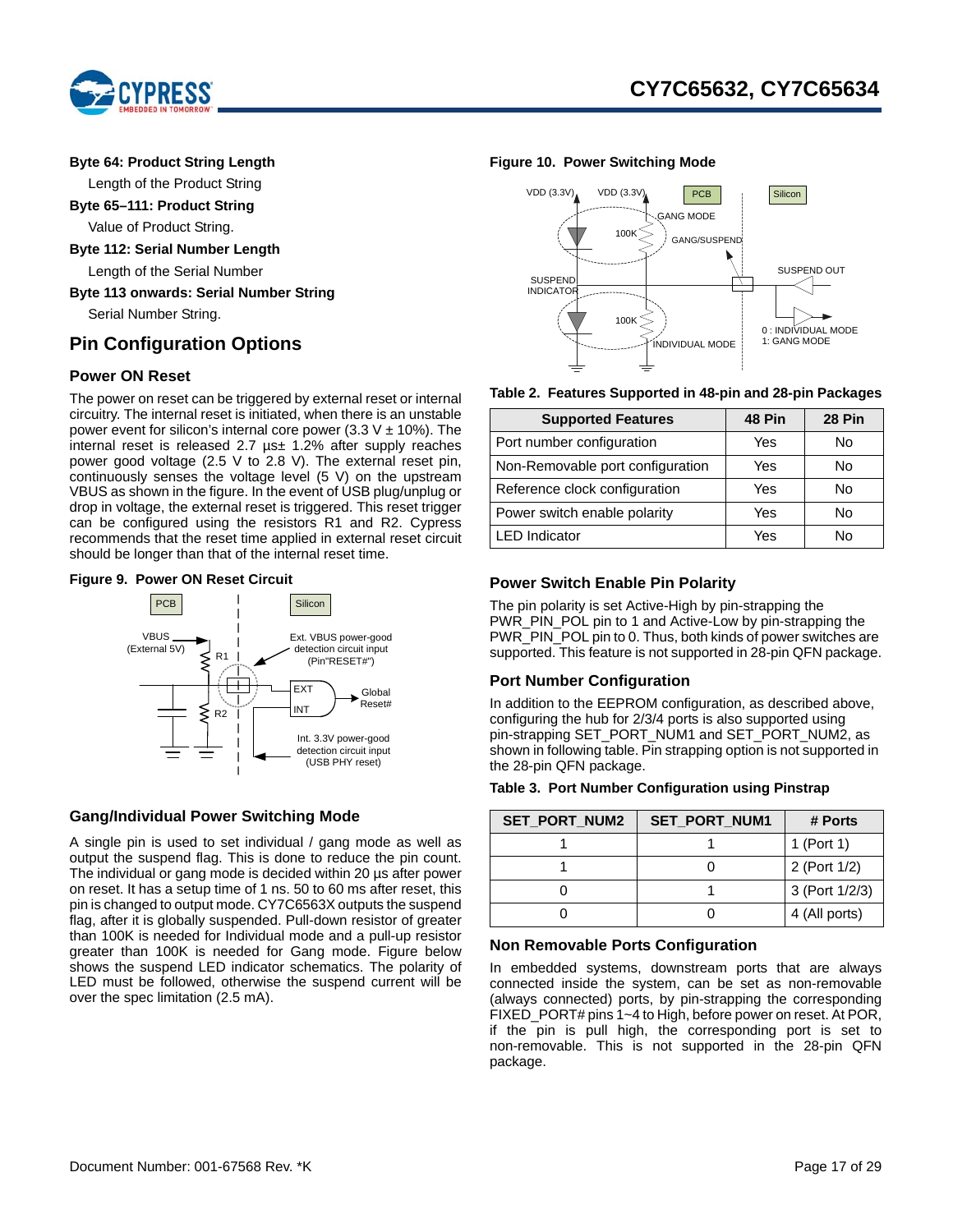

# <span id="page-17-0"></span>**Reference Clock Configuration**

This hub can support, optional 27/48 MHz clock source. When on-board 27/48 MHz clock is present, then using this feature, system integrator can further reduce the BOM cost by eliminating the external crystal. This is available through GPIO pin configuration shown as follows. This is not supported in the 28-pin QFN package.

### **Table 4. Reference Clock Options**

| SEL <sub>48</sub> | SEL <sub>27</sub> | <b>Clock Source</b> |
|-------------------|-------------------|---------------------|
|                   |                   | 48 MHz OSC-in       |
|                   |                   | 27 MHz OSC-in       |
|                   |                   | 12 MHz X'tal/OSC-in |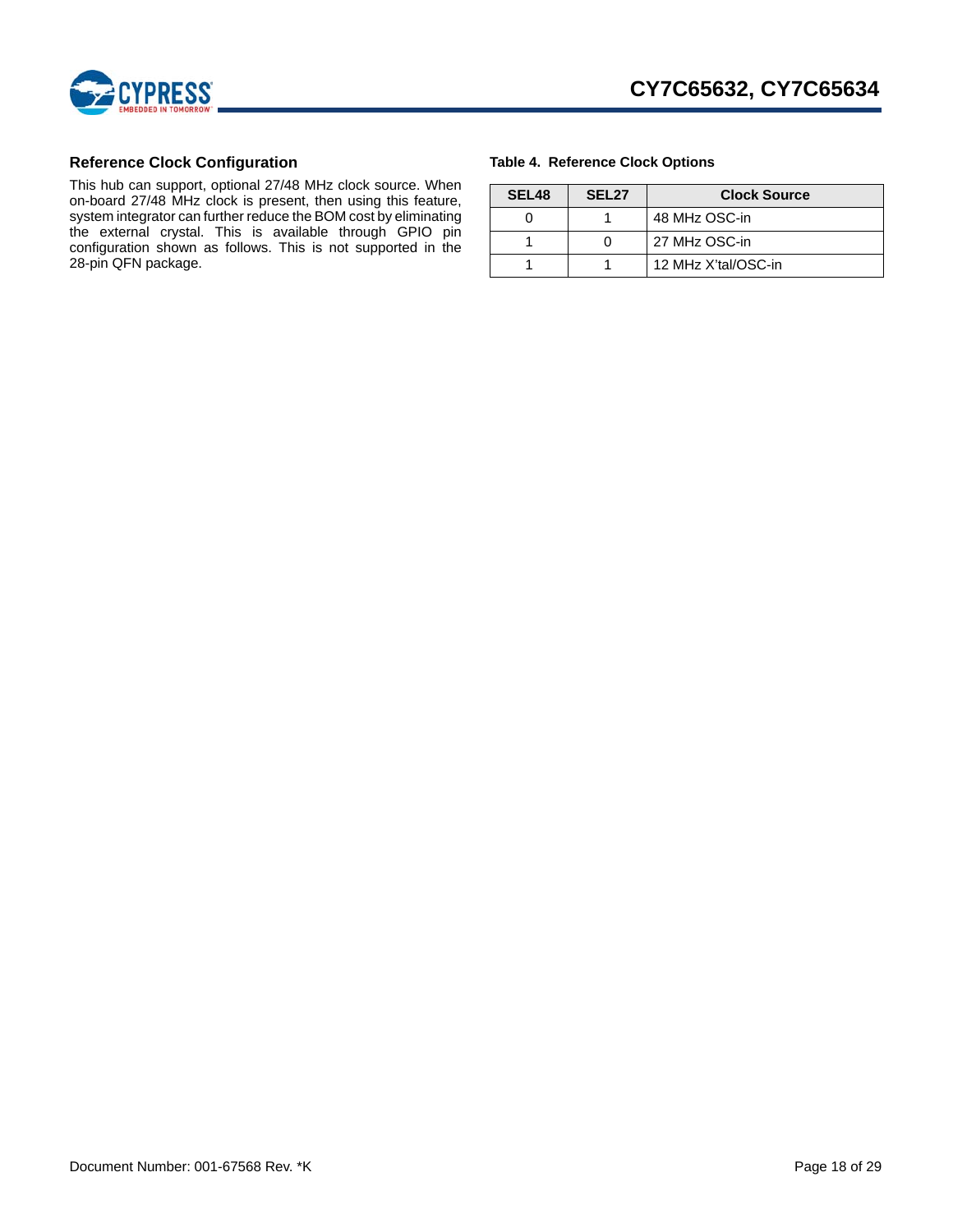

# <span id="page-18-0"></span>**Absolute Maximum Ratings**

Exceeding maximum ratings may shorten the useful life of the device. User guidelines are not tested.

| 5 V supply voltage to ground potential -0.5 V to +6.0 V                         |  |
|---------------------------------------------------------------------------------|--|
| 3.3 V supply voltage to ground potential  -0.5 V to +3.6 V                      |  |
| Voltage at open drain input pins<br>(OVR#1-4, SELFPWR, RESET#) -0.5 V to +5.5 V |  |
| 3.3 V input voltage for digital I/O -0.5 V to +3.6 V                            |  |
| FOSC (oscillator or crystal frequency)  12 MHz ± 0.05%                          |  |

# <span id="page-18-2"></span>**Electrical Characteristics**

### <span id="page-18-3"></span>**DC Electrical Characteristics**

# <span id="page-18-1"></span>**Operating Conditions**

| Ambient max junction temperature  0 °C to +125 °C         |
|-----------------------------------------------------------|
| 5 V supply voltage to ground potential 4.75 V to +5.25 V  |
| 3.3 V supply voltage to ground potential 3.15 V to +3.6 V |
| Input voltage for USB signal pins 0.5 V to +3.6 V         |
|                                                           |
|                                                           |
| Thermal characteristics 28-pin QFN  33.3 °C/W             |

|                         |                                 |                                                   |            | <b>Typ</b> | <b>Max</b>                   |                              |        |
|-------------------------|---------------------------------|---------------------------------------------------|------------|------------|------------------------------|------------------------------|--------|
| <b>Parameter</b>        | <b>Description</b>              | <b>Conditions</b>                                 | <b>Min</b> |            | <b>External</b><br>regulator | <b>Internal</b><br>regulator | Unit   |
| $P_D$                   | Power dissipation               | Excluding USB signals                             | 366.5      |            |                              | 426.5                        | mW     |
| $V_{\text{IH}}$         | Input high voltage              |                                                   | 2          |            |                              |                              | $\vee$ |
| $V_{IL}$                | Input low voltage               |                                                   |            |            |                              | 0.8                          |        |
| $\mathsf{I}_\mathrm{l}$ | Input leakage current           | Full speed / Low speed<br>$(0 < V_{IN} < V_{CC})$ | $-10$      |            | $+10$                        |                              | μA     |
|                         |                                 | High speed mode<br>$(0 < V_{IN} < V_{CC})$        | $-5$       | 0          | $+5$                         |                              |        |
| V <sub>OH</sub>         | Output voltage high             | $IOH = 8 mA$                                      | 2.4        |            |                              |                              | $\vee$ |
| $V_{OL}$                | Output low voltage              | $I_{OL} = 8 \text{ mA}$                           |            |            | 0.4                          |                              |        |
| $R_{DN}$                | Pad internal pull-down Resistor |                                                   | 29         | 59         | 135                          |                              | K      |
| $R_{UP}$                | Pad internal pull-up Resistor   |                                                   | 80         | 108        | 140                          |                              |        |
| $C_{IN}$                | Input pin capacitance           | Full speed / Low speed<br>mode                    |            |            |                              | 20                           | рF     |
|                         |                                 | High speed mode                                   | 4          | 4.5        |                              | 5                            |        |
| I <sub>SUSP</sub>       | Suspend current                 |                                                   |            | 0.786      | 1.043                        | 1.3                          | mA     |

#### **Notes**

<span id="page-18-4"></span>6. Current measurement is with device attached and enumerated. 7. No devices attached.

<span id="page-18-5"></span>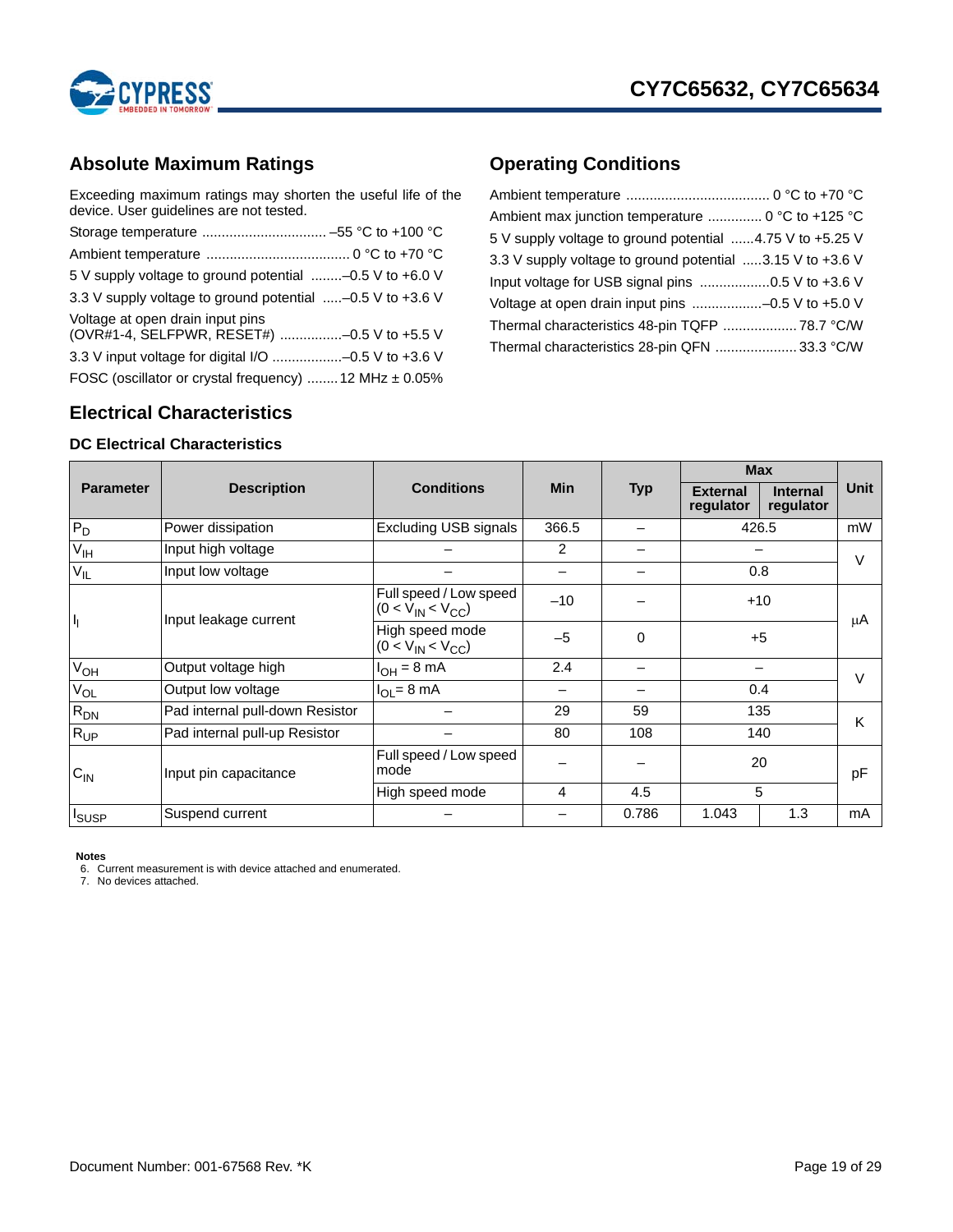

# **Electrical Characteristics** *(continued)*

# **DC Electrical Characteristics** *(continued)*

|                  | <b>Description</b>             | <b>Conditions</b>                      | <b>Min</b>               | <b>Typ</b> | <b>Max</b>                   |                              |      |
|------------------|--------------------------------|----------------------------------------|--------------------------|------------|------------------------------|------------------------------|------|
| <b>Parameter</b> |                                |                                        |                          |            | <b>External</b><br>regulator | <b>Internal</b><br>regulator | Unit |
|                  | <b>Supply Current</b>          |                                        |                          |            |                              |                              |      |
|                  |                                | Full speed host, full<br>speed devices |                          | 88.7       | 103.9                        | 105.4                        |      |
|                  | 4 Active ports <sup>[6]</sup>  | High speed host, high<br>speed devices |                          | 81.9       | 88.2                         | 89.3                         |      |
|                  |                                | High speed host, full<br>speed devices |                          | 88.2       | 101.2                        | 102.3                        |      |
|                  |                                | Full speed host, full<br>speed devices |                          | 79.1       | 91.6                         | 93                           |      |
|                  | 3 Active ports                 | High speed host, high<br>speed devices |                          | 72.9       | 78.5                         | 78.6                         |      |
|                  |                                | High speed host, full<br>speed devices |                          | 75.9       | 88.7                         | 88.8                         |      |
| $I_{\rm CC}$     | 2 Active ports                 | Full speed host, full<br>speed devices |                          | 68.1       | 78.4                         | 78.6                         | mA   |
|                  |                                | High speed host, high<br>speed devices |                          | 61.9       | 67.6                         | 69.6                         |      |
|                  |                                | High speed host, full<br>speed devices |                          | 64.9       | 75.4                         | 76.1                         |      |
|                  | 1 Active port                  | Full speed host, full<br>speed devices |                          | 57.1       | 66.3                         | 66.7                         |      |
|                  |                                | High speed host, high<br>speed devices |                          | 51.9       | 57.6                         | 59.3                         |      |
|                  |                                | High speed host, full<br>speed devices |                          | 54.7       | 61.1                         | 62.5                         |      |
|                  | No Active Ports <sup>[7]</sup> | Full speed host                        | —                        | 42.8       | 48.9                         | 50.3                         |      |
|                  |                                | High speed host                        | $\overline{\phantom{0}}$ | 44.2       | 49.1                         | 50.6                         |      |

**Notes** 6. Current measurement is with device attached and enumerated.

7. No devices attached.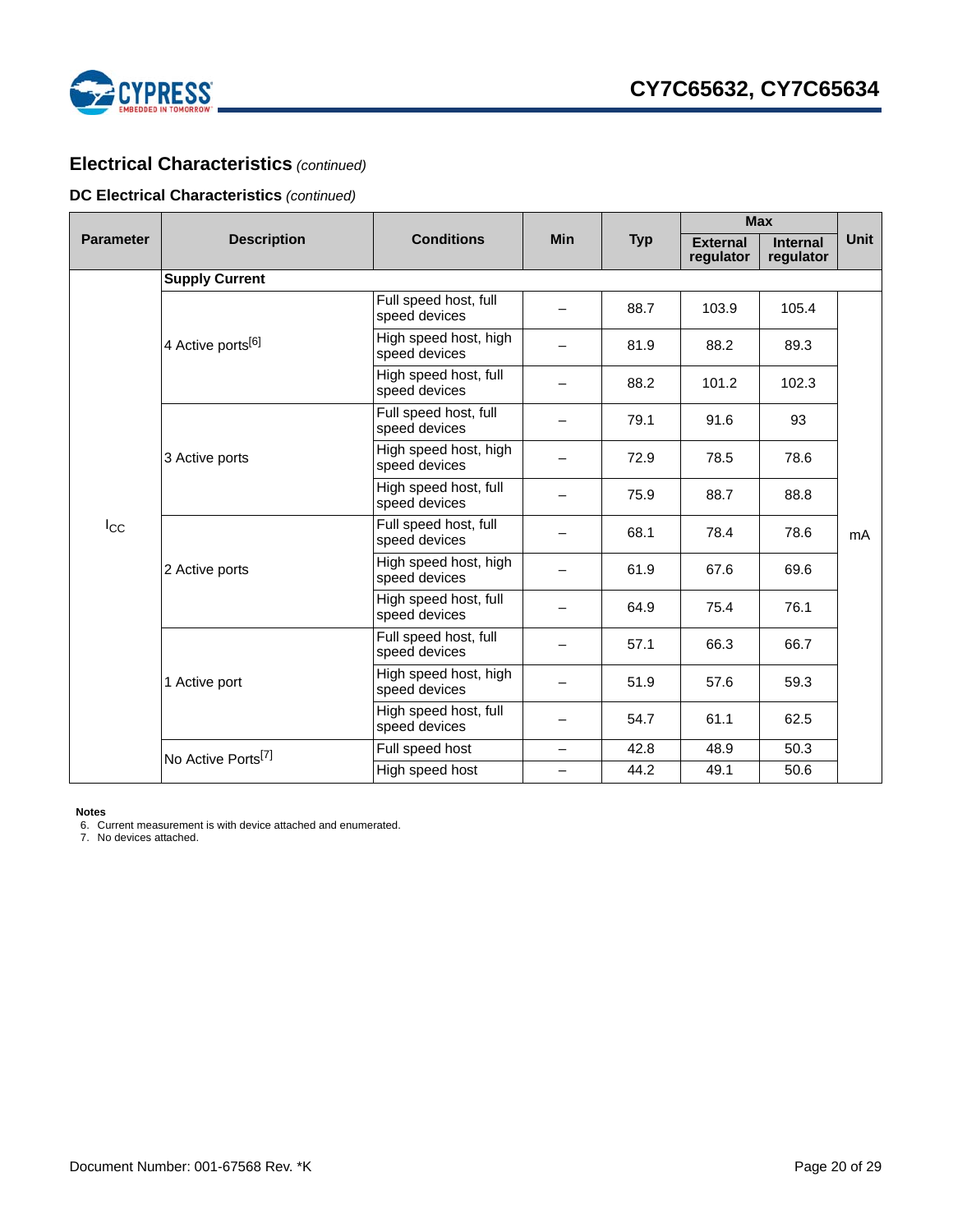

# <span id="page-20-0"></span>**AC Electrical Characteristics**

USB Transceiver is USB 2.0 certified in low, full and high speed modes.

Both the upstream USB transceiver and all four downstream transceivers have passed the USB-IF USB 2.0 Electrical Certification Testing.

The 48-pin TQFP package can support communication to EEPROM using either I<sup>2</sup>C or SPI. The 28-pin QFN package can support only I<sup>2</sup>C communication to EEPROM.

AC Characteristics of these two interfaces to EEPROM are summarized in tables below:

*AC Characteristics of SPI EEPROM Interface*

| <b>Parameter</b>   | <b>Parameter</b>    | <b>Min</b> | <b>Typ</b> | <b>Max</b> | <b>Units</b> |
|--------------------|---------------------|------------|------------|------------|--------------|
| $t_{\text{CSS}}$   | CS setup time       | 3.0        |            |            |              |
| $t_{\text{CSH}}$   | CS hold time        | 3.0        |            |            |              |
| $t_{\mathsf{SKH}}$ | SK high time        | 1.0        |            |            |              |
| $t_{SKL}$          | SK low time         |            |            |            |              |
| $t_{DIS}$          | DI setup time       |            |            |            | μs           |
| $t_{\text{DH}}$    | DI hold time        | 2.4        |            |            |              |
| t <sub>PD1</sub>   | Output delay to '1' |            |            | 1.8        |              |
| $t_{PDO}$          | Output delay to '0' |            |            | 1.8        |              |

# *AC Characteristics of I2C EEPROM Interface*

| <b>Parameter</b>    | <b>Parameter</b>           | 1.8 V-5.5 V |            | $2.5 V - 5.5 V$ |            | <b>Units</b> |
|---------------------|----------------------------|-------------|------------|-----------------|------------|--------------|
|                     |                            | Min         | <b>Max</b> | <b>Min</b>      | <b>Max</b> |              |
| $f_{SCL}$           | SCL clock frequency        | 0.0         | 100        | 0.0             | 400        | kHz          |
| t <sub>LOW</sub>    | <b>Clock LOW Period</b>    | 4.7         |            | 1.2             |            |              |
| <sup>t</sup> HIGH   | <b>Clock HIGH Period</b>   | 4.0         |            | 0.6             |            |              |
| t <sub>SU:STA</sub> | Start condition setup time | 4.7         |            | 0.6             |            |              |
| t <sub>SU:STO</sub> | Stop condition setup time  | 4.7         |            | 0.6             |            | μs           |
| t <sub>HD:STA</sub> | Start condition hold time  | 4.0         |            | 0.6             |            |              |
| t <sub>HD:STO</sub> | Stop condition hold time   | 4.0         |            | 0.6             |            |              |
| t <sub>SU:DAT</sub> | Data in setup time         | 200.0       |            | 100.0           |            |              |
| <sup>t</sup> HD:DAT | Data in hold time          | 0           |            | $\Omega$        |            | ns           |
| $t_{DH}$            | Data out hold time         | 100         |            | 50              |            |              |
| $t_{AA}$            | Clock to output            | 0.1         | 4.5        | 0.1             | -          | μs           |
| $t_{WR}$            | Write cycle time           |             | 10         |                 | 5          | ns           |

# <span id="page-20-1"></span>**Thermal Resistance**

| <b>Parameter</b>     | <b>Description</b>                       | 48-pin TQFP<br>Package | 28-pin QFN<br>Package | Unit |
|----------------------|------------------------------------------|------------------------|-----------------------|------|
| $\Theta_{JA}$        | Thermal resistance (junction to ambient) | 78.7                   | 33.3                  | °C/W |
| $\Theta_{\text{JC}}$ | Thermal resistance (junction to case)    | 35.3                   | 18.4                  |      |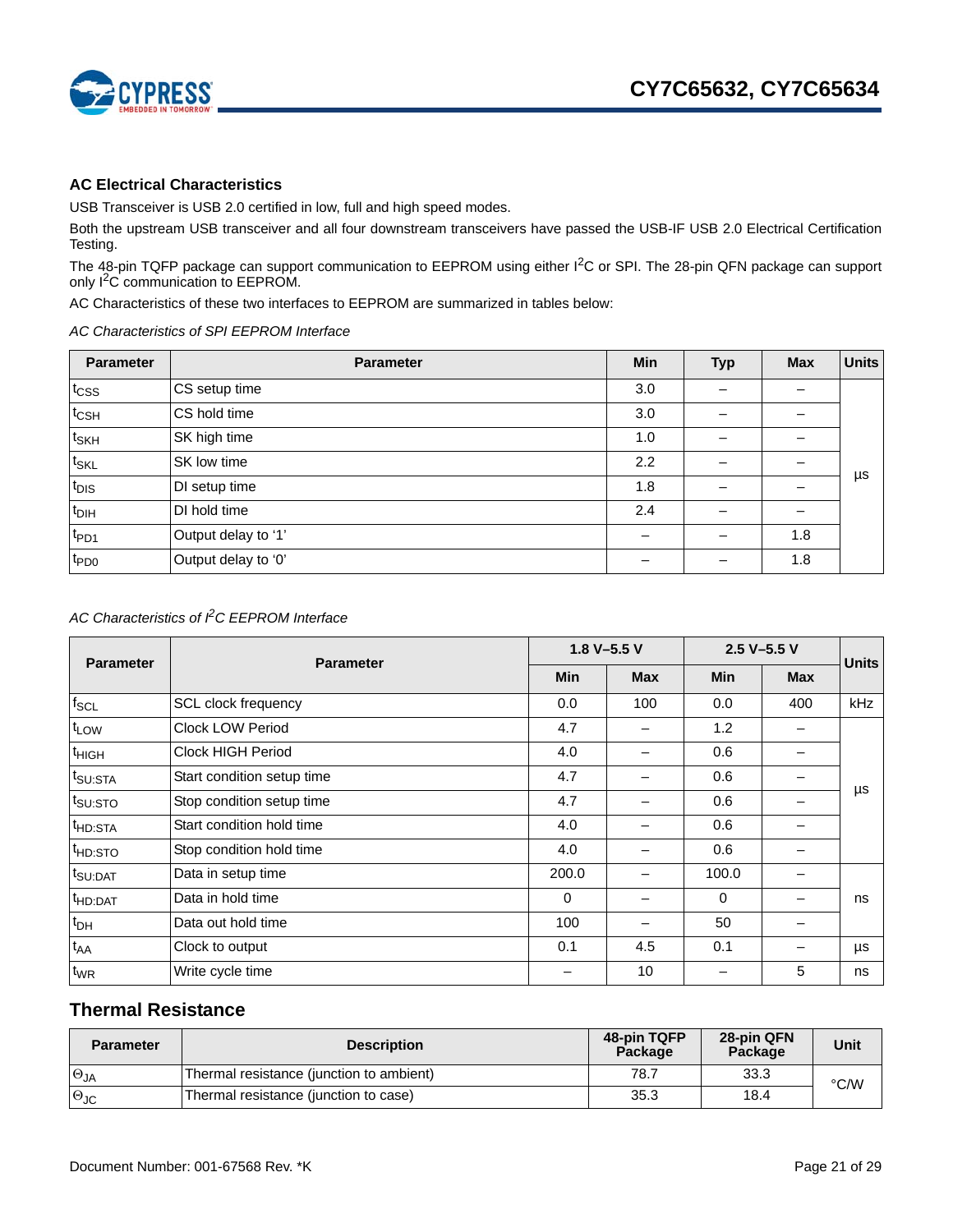

# <span id="page-21-0"></span>**Ordering Information**

| <b>Ordering Code</b> | <b>Device</b>                                                       | <b>Package Type</b>       |
|----------------------|---------------------------------------------------------------------|---------------------------|
| CY7C65632-48AXC      | 4 port Single-TT hub (configurable with<br>GPIOs and EEPROM)        | 48-pin TQFP Bulk          |
| CY7C65632-28LTXC     | 4 port Single-TT hub (configurable with<br>GPIOs and EEPROM)        | 28-pin QFN Bulk           |
| CY7C65632-48AXCT     | 4 port Single-TT hub (configurable with<br>GPIOs and EEPROM)        | 48-pin TQFP Tape and Reel |
| CY7C65632-28LTXCT    | 4 port Single-TT hub (configurable with<br>GPIOs and EEPROM)        | 28-pin QFN Tape and Reel  |
| CY7C65634-48AXC      | 2 port Single-TT hub (configurable with<br>GPIOs and EEPROM)        | 48-pin TQFP Bulk          |
| CY7C65634-28LTXC     | 2 port Single-TT hub (configurable with<br>GPIOs and EEPROM)        | 28-pin QFN Bulk           |
| CY7C65634-48AXCT     | 2 port Single-TT hub (configurable with<br><b>GPIOs and EEPROM)</b> | 48-pin TQFP Tape and Reel |
| CY7C65634-28LTXCT    | 2 port Single-TT hub (configurable with<br>GPIOs and EEPROM)        | 28-pin QFN Tape and Reel  |

# <span id="page-21-1"></span>**Ordering Code Definitions**

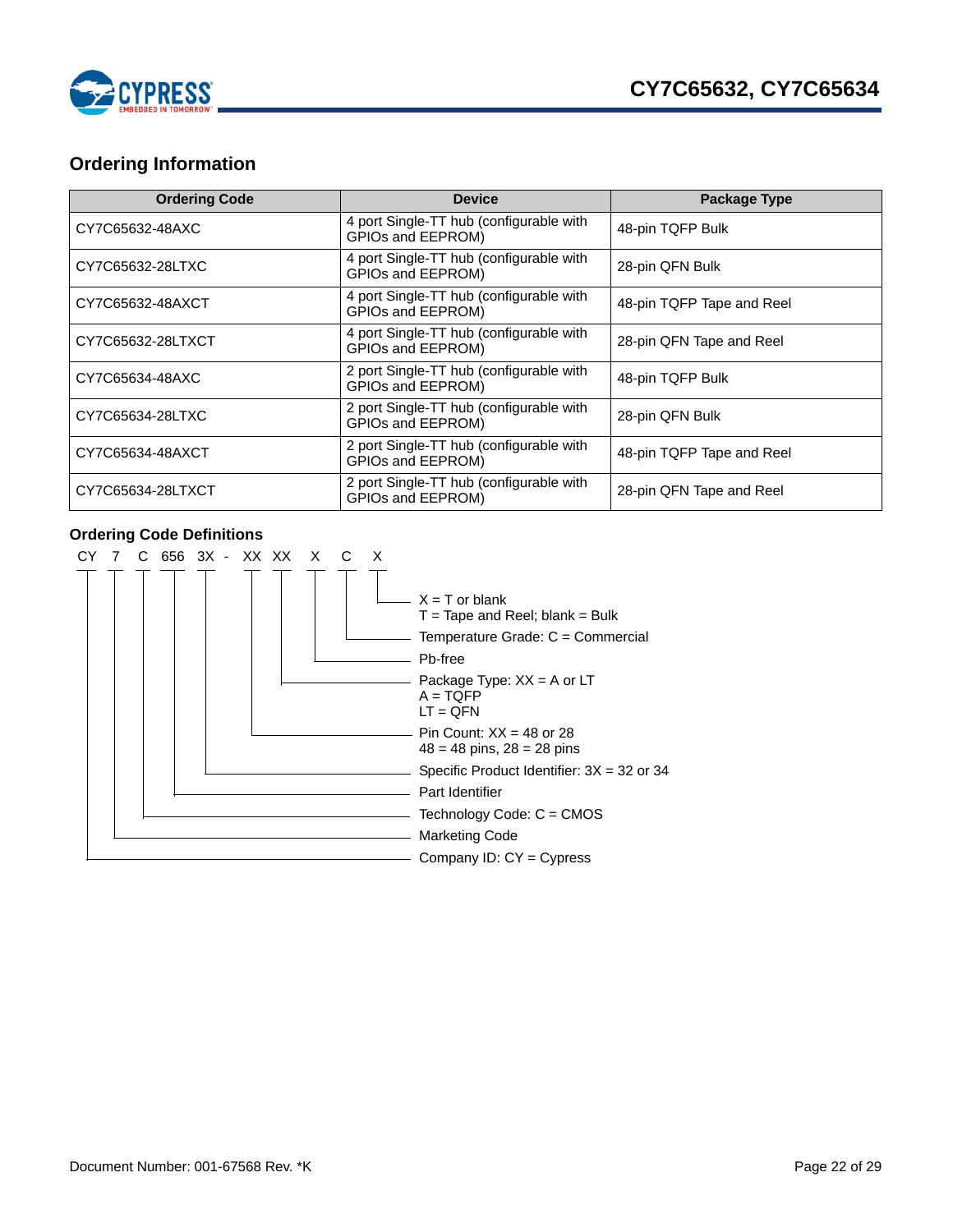

# <span id="page-22-0"></span>**Package Diagrams**

<span id="page-22-1"></span>The CY7C65632 is available in following packages:



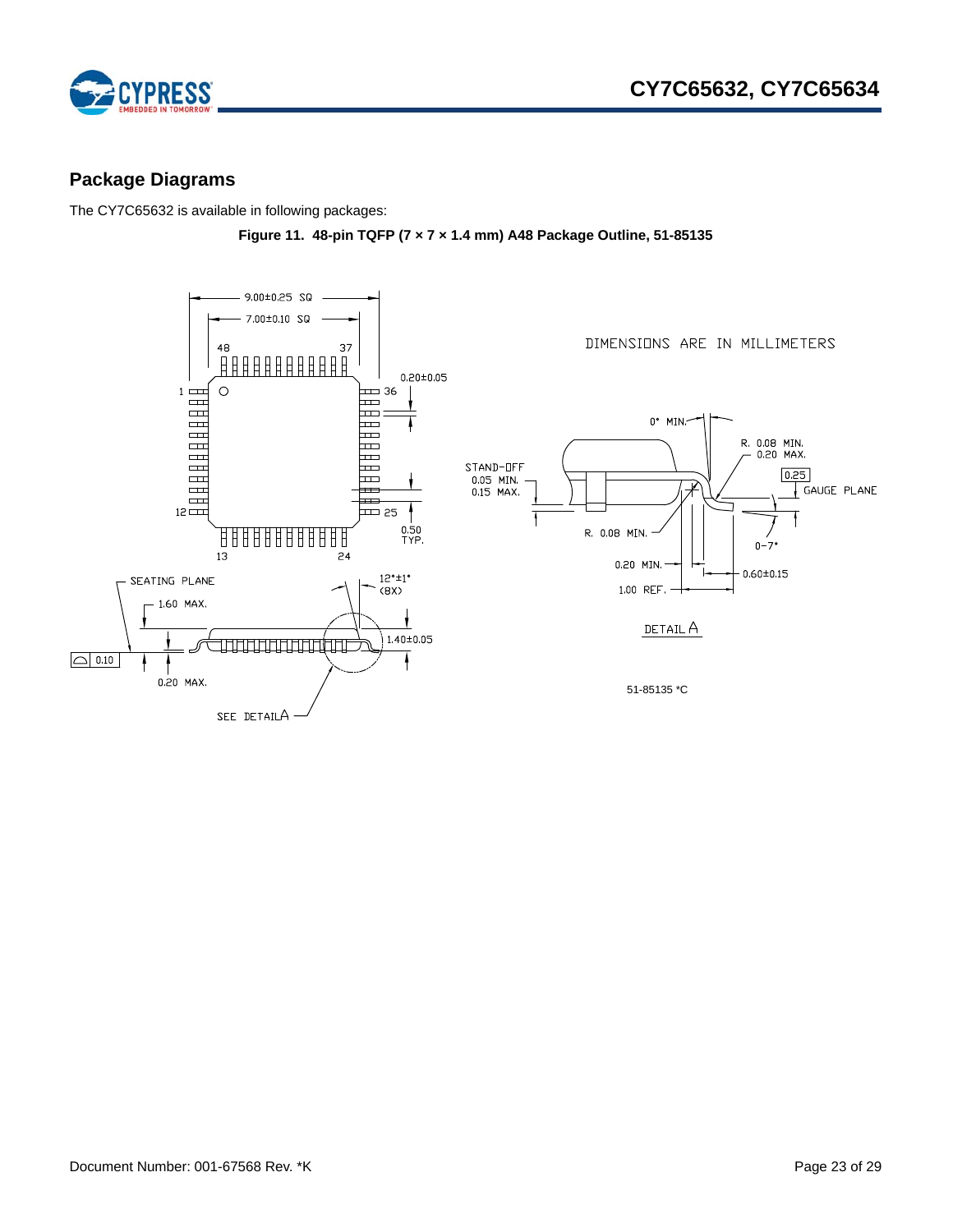

# **Package Diagrams** *(continued)*

<span id="page-23-0"></span>The CY7C65632 is available in following packages:

**Figure 12. 28-pin QFN (5 × 5 × 0.8 mm), LT28A (3.5 × 3.5 E-Pad), Sawn Package Outline, 001-64621**



NOTES:

1. SSSSS HATCH AREA IS SOLDERABLE EXPOSED PAD

2. BASED ON REF JEDEC # MO-220

- 3. PACKAGE WEIGHT: ~0.05gr
- 4. DIMENSIONS ARE IN MILLIMETERS

001-64621 \*A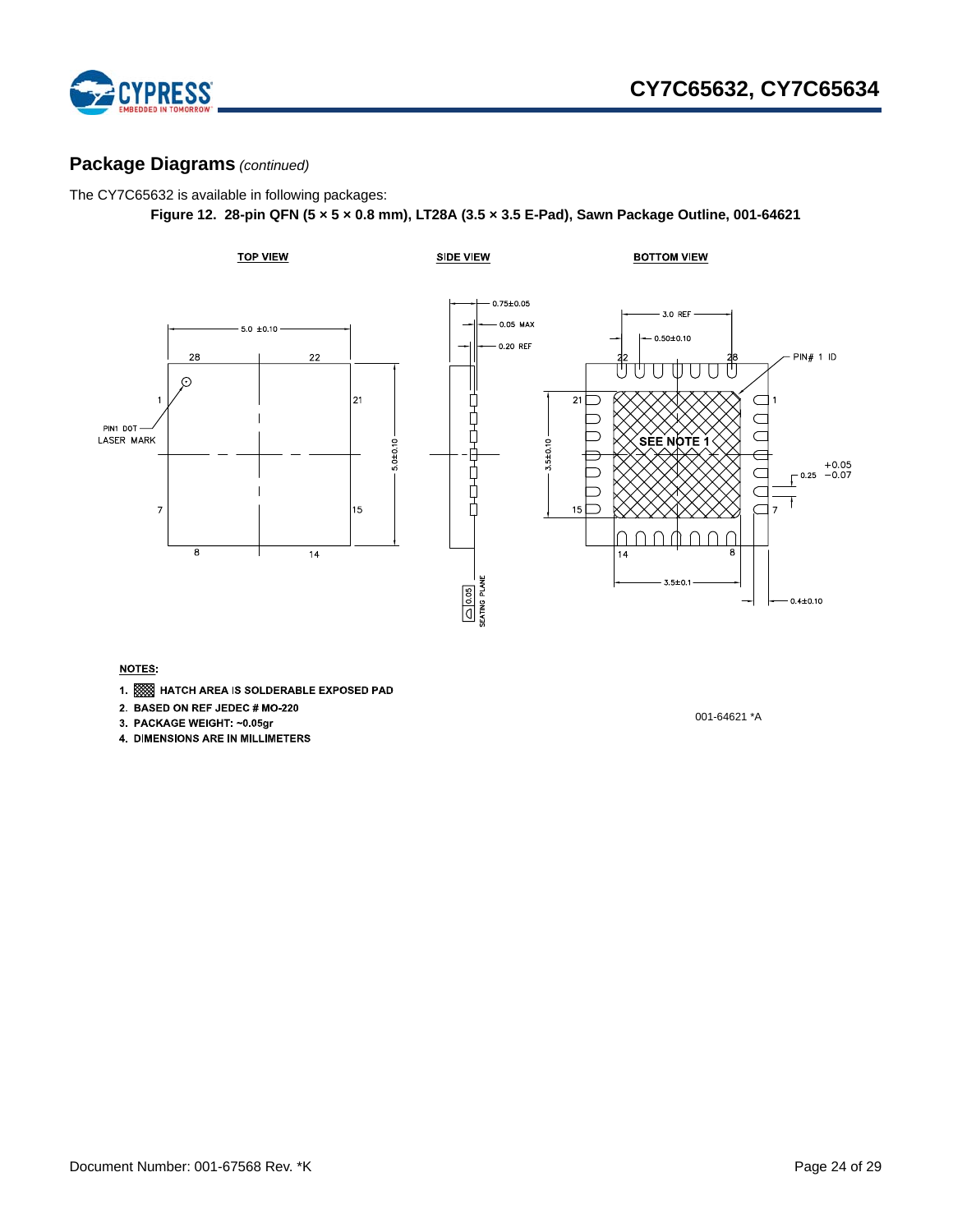

| <b>Acronym</b> | <b>Description</b>                                     |
|----------------|--------------------------------------------------------|
| AC             | alternating current                                    |
| <b>ASCII</b>   | american standard code for information<br>interchange  |
| <b>EEPROM</b>  | electrically erasable programmable read only<br>memory |
| <b>FMI</b>     | electromagnetic interference                           |
| <b>ESD</b>     | electrostatic discharge                                |
| GPIO           | general purpose input/output                           |
| 1/O            | input/output                                           |
| LED            | light emitting diode                                   |
| <b>LSB</b>     | least significant bit                                  |
| <b>MSB</b>     | most significant bit                                   |
| <b>PCB</b>     | printed circuit board                                  |
| PLI            | phase-locked loop                                      |
| <b>POR</b>     | power on reset                                         |
| PSoC®          | Programmable System-on-Chip™                           |
| <b>QFN</b>     | quad flat no leads                                     |
| <b>RAM</b>     | random access memory                                   |
| <b>ROM</b>     | read only memory                                       |
| <b>SIF</b>     | serial interface engine                                |
| <b>TOFP</b>    | thin quad flat pack                                    |
| ТT             | transaction translator                                 |
| <b>USB</b>     | universal serial bus                                   |

# <span id="page-24-0"></span>Acronyms **Document Conventions**

# <span id="page-24-2"></span><span id="page-24-1"></span>**Units of Measure**

| <b>Symbol</b> | <b>Unit of Measure</b> |
|---------------|------------------------|
| $^{\circ}C$   | degree Celsius         |
| kHz           | kilohertz              |
| kΩ            | kilohm                 |
| <b>MHz</b>    | megahertz              |
| μA            | microampere            |
| μs            | microsecond            |
| μW            | microwatt              |
| mA            | milliampere            |
| mm            | millimeter             |
| ms            | millisecond            |
| mW            | milliwatt              |
| ns            | nanosecond             |
| Ω             | ohm                    |
| %             | percent                |
| рF            | picofarad              |
| ppm           | parts per million      |
| V             | volt                   |
| W             | watt                   |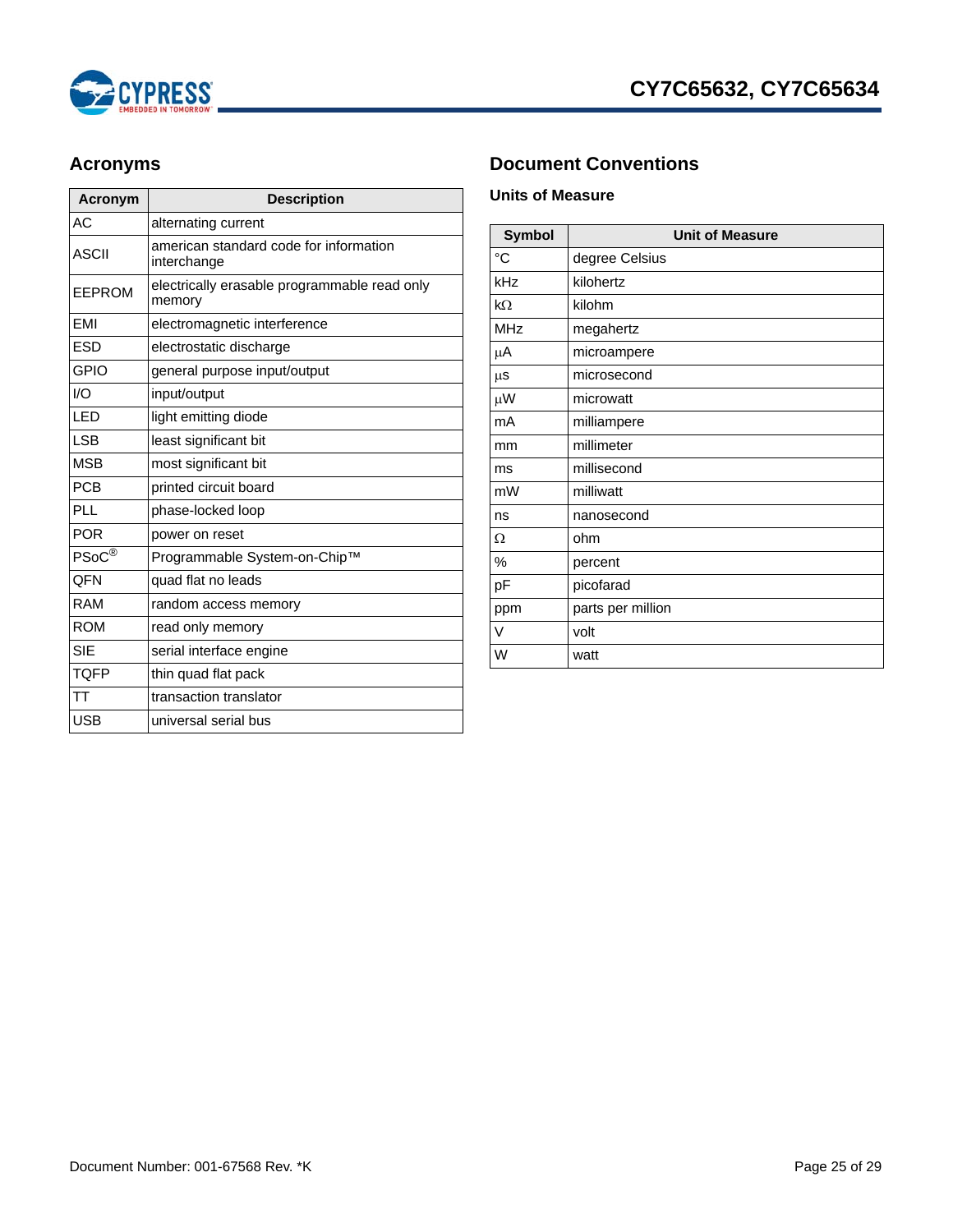

# <span id="page-25-0"></span>**Silicon Errata for the HX2VL, CY7C65632 Product Family**

This section describes the errata for the HX2VL, CY7C65632. The details include errata trigger conditions, scope of impact, available workarounds, and silicon revision applicability.

Contact your local Cypress Sales Representative, if you have any questions.

# <span id="page-25-1"></span>**Part Numbers Affected**

| <b>Part Number</b> | <b>Device Characteristics</b> |
|--------------------|-------------------------------|
| CY7C65632          | USB 2.0 Single TT Hub         |

### <span id="page-25-2"></span>**HX2VL Qualification Status**

Product Status: In production

### <span id="page-25-3"></span>**HX2VL Errata Summary**

This is the initial version of the HX2VL Errata. As of now, there is no known issue with respect to the HX2VL.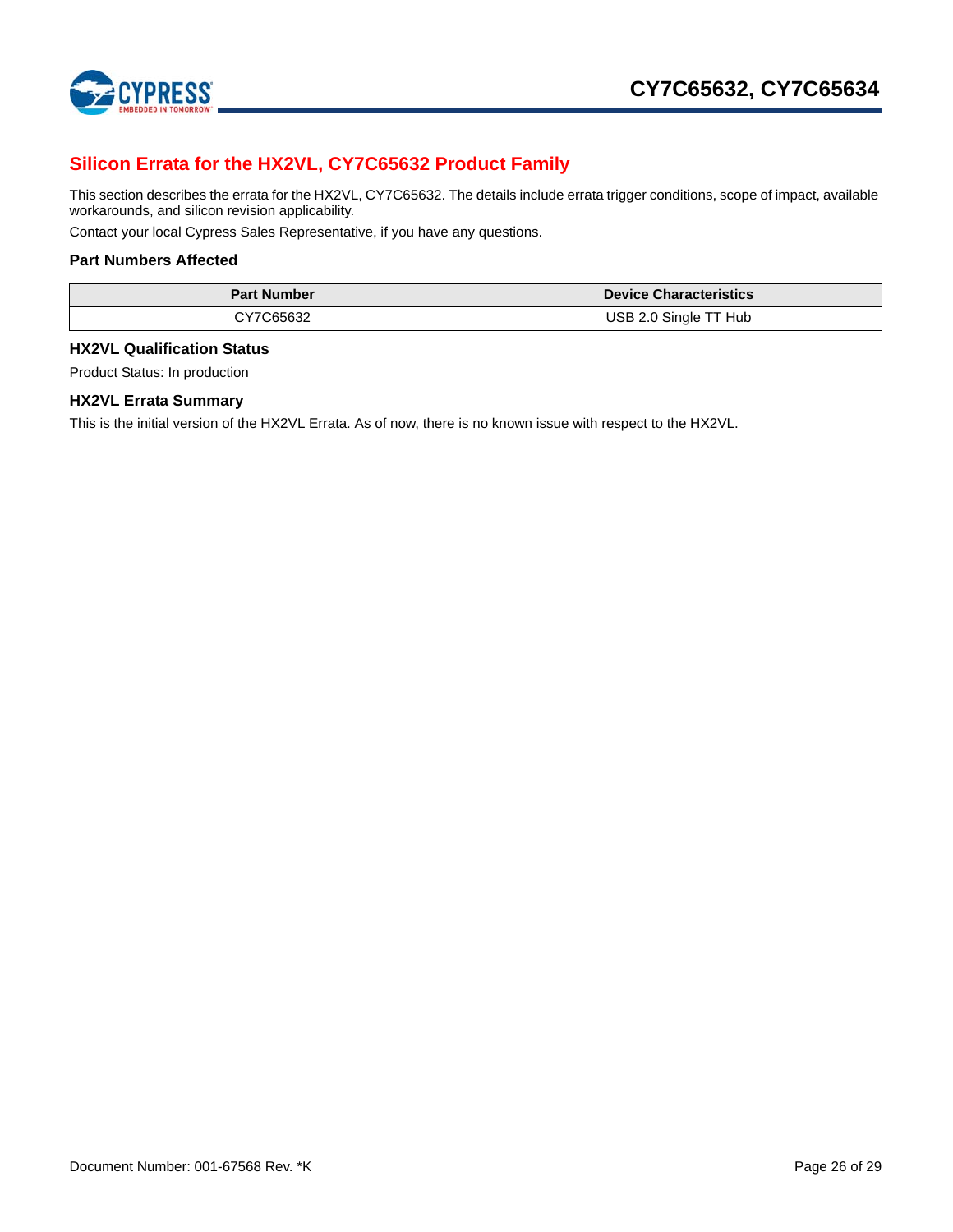

# <span id="page-26-0"></span>**Document History Page**

| Document Title: CY7C65632/CY7C65634, HX2VL™ Very Low Power USB 2.0 Hub Controller<br>Document Number: 001-67568 |            |                      |                                  |                                                                                                                                                                                                                                                                                                                                                                                                                                                                                                                                                                                                                                                                                                                                                                                                                                                                                                                                                                                                                                                                                                                                                                                |  |  |  |
|-----------------------------------------------------------------------------------------------------------------|------------|----------------------|----------------------------------|--------------------------------------------------------------------------------------------------------------------------------------------------------------------------------------------------------------------------------------------------------------------------------------------------------------------------------------------------------------------------------------------------------------------------------------------------------------------------------------------------------------------------------------------------------------------------------------------------------------------------------------------------------------------------------------------------------------------------------------------------------------------------------------------------------------------------------------------------------------------------------------------------------------------------------------------------------------------------------------------------------------------------------------------------------------------------------------------------------------------------------------------------------------------------------|--|--|--|
| <b>Revision</b>                                                                                                 | <b>ECN</b> | Orig. of<br>Change   | <b>Submission</b><br><b>Date</b> | <b>Description of Change</b>                                                                                                                                                                                                                                                                                                                                                                                                                                                                                                                                                                                                                                                                                                                                                                                                                                                                                                                                                                                                                                                                                                                                                   |  |  |  |
| $***$                                                                                                           | 3183649    | SSJO/<br><b>SWAK</b> | 03/02/2011                       | New data sheet.                                                                                                                                                                                                                                                                                                                                                                                                                                                                                                                                                                                                                                                                                                                                                                                                                                                                                                                                                                                                                                                                                                                                                                |  |  |  |
| $^*A$                                                                                                           | 3250883    | SWAK/<br>AASI        | 05/06/2011                       | Updated Functional Overview (Updated Port Indicators (Added a Note<br>"Pin-strapping GREEN#[1] and GREEN#[2] enables proprietary function that<br>may affect the normal functionality of HX2VL. Configuring Port #1 and #2 as<br>non-removable by pin-strapping should be avoided.").<br>Updated Pin Configurations (Updated Figure 4 and Figure 5 (Pin 37 of the<br>48-pin TQFP package was named SELF_PWR. It is changed to SELFPWR.)).<br>Updated Pin Definitions (changed value from 680 $\Omega$ to 650 $\Omega$ in description of<br>RREF pin).<br>Updated Functional Overview (Updated Power Regulator on page 6 (Changed<br>regulator's maximum current loading from 200 mA to 150 mA)).<br>Updated Pin Configuration Options (Updated Power Switch Enable Pin Polarity<br>(Replaced first two occurrences of the word "setting" with "pin-strapping")).<br>Updated Electrical Characteristics (Updated DC Electrical Characteristics<br>(Changed typical value of I <sub>SUSP</sub> parameter from 693.3 µA to 786 µA, changed<br>maximum value of I <sub>SUSP</sub> parameter 693.7 µA to 903 µA, and updated typical<br>and maximum values of $I_{CC}$ parameter)). |  |  |  |
| *B                                                                                                              | 3324484    | AASI                 | 07/25/2011                       | Changed status from Preliminary to Final.<br>Updated Pin Configurations (Included CY7C65634 related information).<br>Updated Pin Definitions (Changed description of OVR# pins from "Default is<br>Active LOW" to "Active LOW Overcurrent Condition Detection Input" (since the<br>polarity is not configurable)).<br>Updated Pin Definitions (Changed description of OVR# pins from "Default is<br>Active LOW" to "Active LOW Overcurrent Condition Detection Input" (since the<br>polarity is not configurable)).<br>Updated Electrical Characteristics (Updated DC Electrical Characteristics<br>(Updated minimum, typical, and maximum values of R <sub>DN</sub> and R <sub>UP</sub> parameters<br>to 81 k $\Omega$ , 103 k $\Omega$ , and 181 k $\Omega$ )).                                                                                                                                                                                                                                                                                                                                                                                                              |  |  |  |
| $^{\ast}$ C                                                                                                     | 3336689    | <b>SWAK</b>          | 08/04/2011                       | No technical updates.                                                                                                                                                                                                                                                                                                                                                                                                                                                                                                                                                                                                                                                                                                                                                                                                                                                                                                                                                                                                                                                                                                                                                          |  |  |  |
| *D                                                                                                              | 3412885    | AASI                 | 10/18/2011                       | Updated Pin Configurations (Updated Figure 4 and Figure 5 (Renamed<br>SPI_DI to SPI_MOSI, renamed SPI_DO to SPI_MISO respectively for clarity),<br>updated Figure 6 (Updated pin 26 to describe the alternate function<br>I2C_SDA.), updated Figure 7 (Updated to reflect pin 20 as NC)).<br>Updated Pin Definitions (Renamed SPI_DI to SPI_MOSI, renamed SPI_DO<br>to SPI_MISO respectively for clarity).<br>Updated Pin Definitions (Added Note 3 and referred the same note in PWR#).<br>Minor text edits to add clarity.                                                                                                                                                                                                                                                                                                                                                                                                                                                                                                                                                                                                                                                   |  |  |  |
| *E                                                                                                              | 3508597    | AASI                 | 01/25/2011                       | Updated EEPROM Configuration Options (Removed text, "Strings must<br>comply with the USB specification. The first byte (Byte 16) must be the length<br>of the string in bytes, the second must be 0x03, and the string must be in<br>ASCII code." below "Vendor string", "Product string" and "Serial Number<br>string".).<br>Updated Functional Overview (Updated Overcurrent Detection (Included the<br>text, "OVR#[n] has a setup time of 20 ns. It takes 3 to 4 ms from overcurrent<br>detection to de-assertion of PWR#[n].").                                                                                                                                                                                                                                                                                                                                                                                                                                                                                                                                                                                                                                            |  |  |  |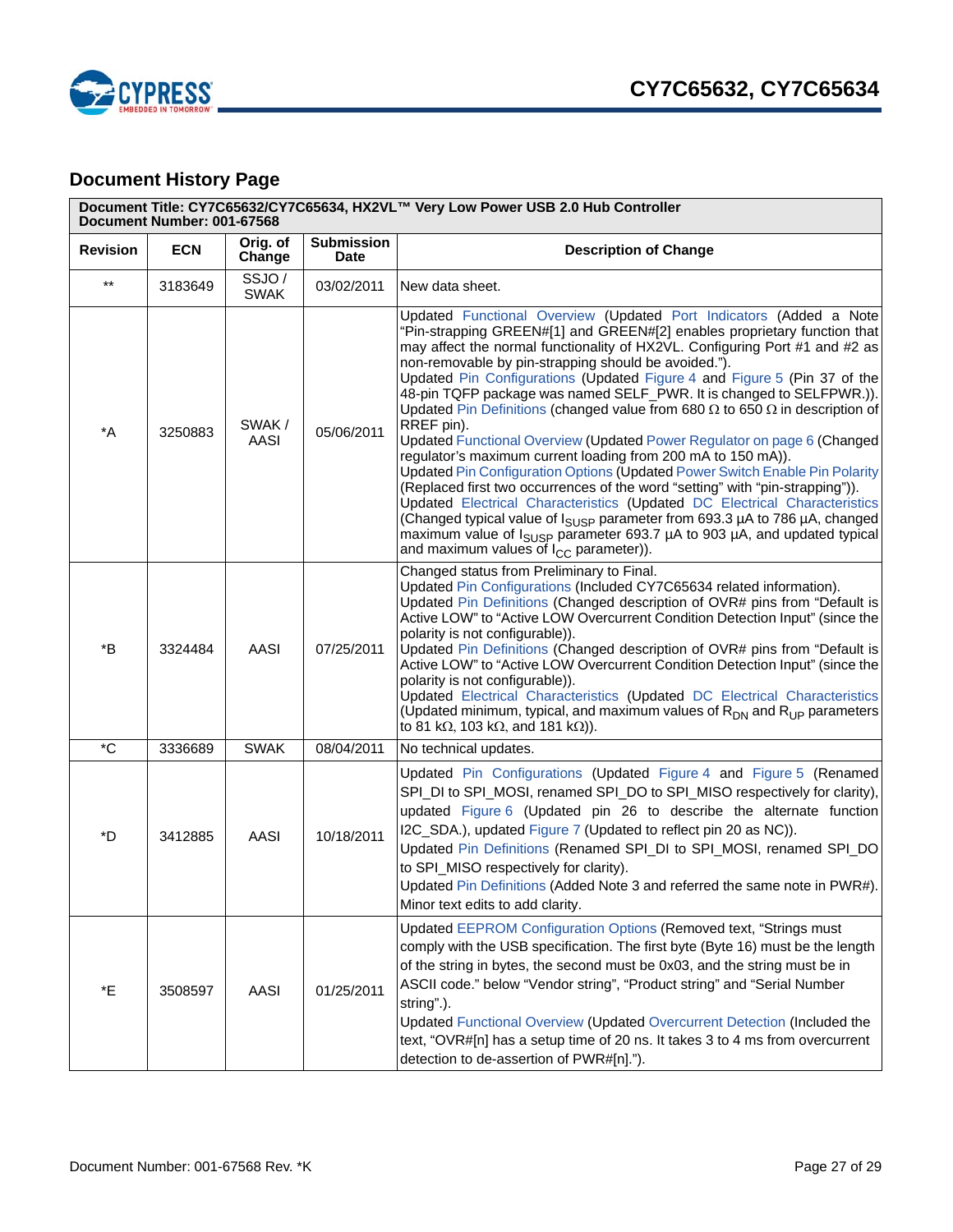

# **Document History Page** *(continued)*

| Document Title: CY7C65632/CY7C65634, HX2VL™ Very Low Power USB 2.0 Hub Controller<br>Document Number: 001-67568 |            |                    |                                  |                                                                                                                                                                                                                                                                                                                                                                                                                                                                                                                                                                                                                                                                                                                                       |  |  |  |
|-----------------------------------------------------------------------------------------------------------------|------------|--------------------|----------------------------------|---------------------------------------------------------------------------------------------------------------------------------------------------------------------------------------------------------------------------------------------------------------------------------------------------------------------------------------------------------------------------------------------------------------------------------------------------------------------------------------------------------------------------------------------------------------------------------------------------------------------------------------------------------------------------------------------------------------------------------------|--|--|--|
| <b>Revision</b>                                                                                                 | <b>ECN</b> | Orig. of<br>Change | <b>Submission</b><br><b>Date</b> | <b>Description of Change</b>                                                                                                                                                                                                                                                                                                                                                                                                                                                                                                                                                                                                                                                                                                          |  |  |  |
| $*$ F                                                                                                           | 3660597    | AASI               | 07/02/2012                       | Updated EEPROM Configuration Options (Changed the value of Byte 5 to<br>FEh to match with the tabular column).<br>Updated Electrical Characteristics (Updated DC Electrical Characteristics<br>(Splitted the Max column into two columns namely External regulator and<br>Internal regulator for $I_{SUSP}$ and $I_{CC}$ parameters and updated the<br>corresponding values)).<br><b>Added Thermal Resistance.</b><br>Updated in new template.                                                                                                                                                                                                                                                                                        |  |  |  |
| $\mathbf{G}^*$                                                                                                  | 3995708    | PRJI               | 05/09/2013                       | Added Silicon Errata for the HX2VL, CY7C65632 Product Family.                                                                                                                                                                                                                                                                                                                                                                                                                                                                                                                                                                                                                                                                         |  |  |  |
| *H                                                                                                              | 4661191    | <b>PRJI</b>        | 02/17/2015                       | Added More Information.<br>Removed the note in Port Indicators.<br>Updated the term "LOW" to "HIGH" in LED descriptions, in Pin Definitions as<br>LEDs are active HIGH by default.<br>Added Note 1 and 2, and referred it in Pin Definitions.<br>Updated $R_{DN}$ and $R_{DUP}$ values in DC Electrical Characteristics.<br>Added Note 5 for GANG pin in DC Electrical Characteristics.<br>Added Note 6 and 7 for Active ports and No active ports, and referred it in DC<br><b>Electrical Characteristics.</b><br>Updated Figure 11 (spec 51-85135 *B to *C) and Figure 12 (spec 001-64621<br>** to *A) in Package Diagrams.<br>Updated the Production Status "Sampling" to "In production" in HX2VL<br><b>Qualification Status.</b> |  |  |  |
| $\star$                                                                                                         | 5363572    | <b>HBM</b>         | 07/21/2016                       | Updated CY Logo and Sales Disclaimer.<br>Updated Features: Added TID number along with Compliant with USB2.0<br>specification. Removed Slew rate control for EMI management.<br>Updated Pin Definitions for 28-pin QFN Package: Updated Description for<br>OVR#[1], OVR#[2], OVR#[3], and OVR#[4].                                                                                                                                                                                                                                                                                                                                                                                                                                    |  |  |  |
| *J                                                                                                              | 5545393    | <b>HBM</b>         | 12/07/2016                       | <b>Updated More Information.</b><br>Updated Copyright and Disclaimer.                                                                                                                                                                                                                                                                                                                                                                                                                                                                                                                                                                                                                                                                 |  |  |  |
| $^\star \mathsf{K}$                                                                                             | 5726510    | <b>GNKK</b>        | 05/05/2017                       | Updated the Cypress logo and Sales links.                                                                                                                                                                                                                                                                                                                                                                                                                                                                                                                                                                                                                                                                                             |  |  |  |